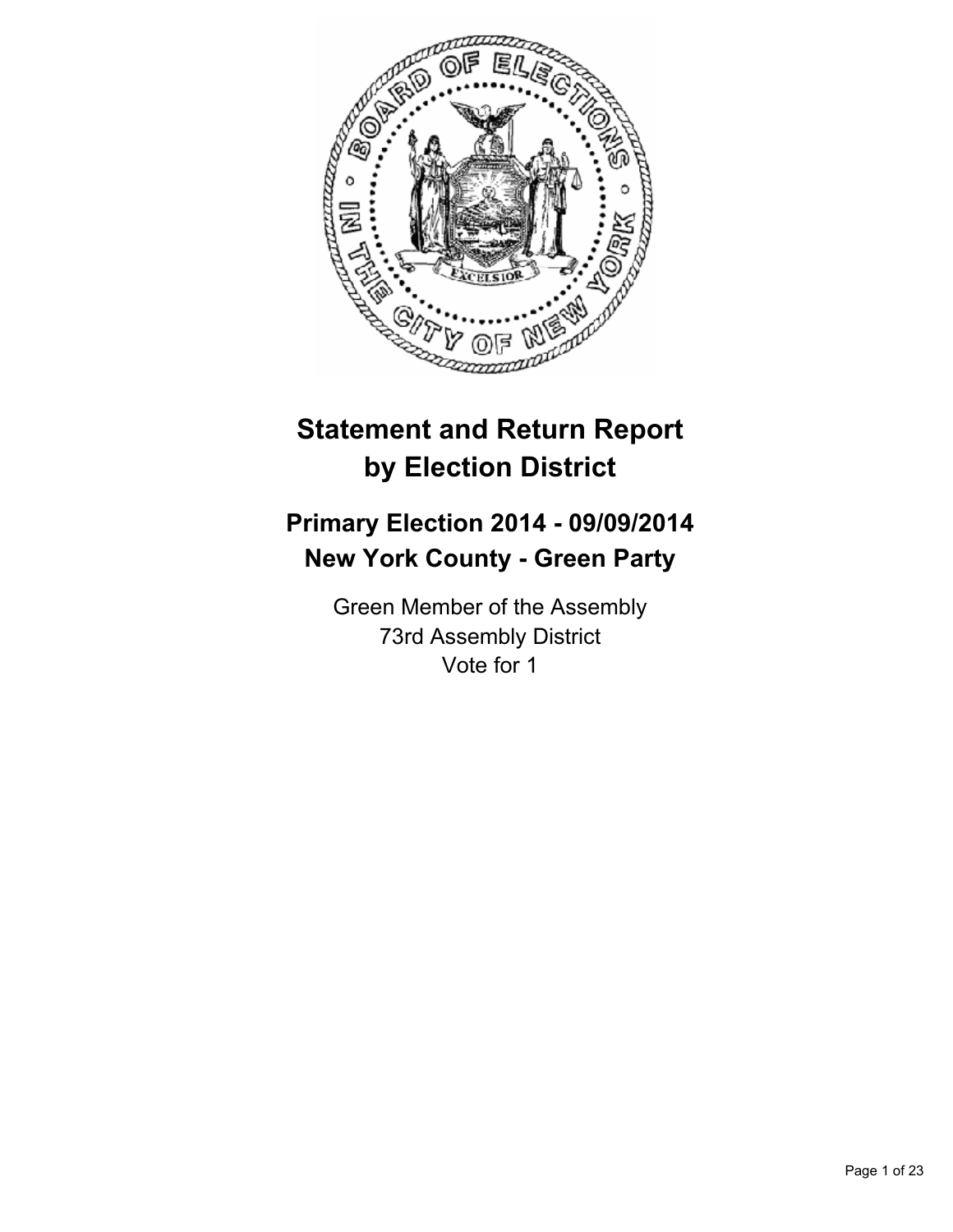

| <b>Total Applicable Ballots</b>                          | 0            |
|----------------------------------------------------------|--------------|
| Less - Inapplicable Federal/Special Presidential Ballots | $\Omega$     |
| Total Ballots                                            | $\mathbf{0}$ |
| AFFIDAVIT                                                | 0            |
| FEDERAL                                                  | $\Omega$     |
| ABSENTEE/MILITARY                                        | $\mathbf{0}$ |
| <b>EMERGENCY</b>                                         | 0            |
| PUBLIC COUNTER                                           | 0            |

## **002/73**

| PUBLIC COUNTER                                           | 0            |
|----------------------------------------------------------|--------------|
| <b>EMERGENCY</b>                                         | 0            |
| ABSENTEE/MILITARY                                        | $\Omega$     |
| FEDERAL                                                  | 0            |
| AFFIDAVIT                                                | $\Omega$     |
| Total Ballots                                            | $\mathbf{0}$ |
| Less - Inapplicable Federal/Special Presidential Ballots | $\Omega$     |
| <b>Total Applicable Ballots</b>                          | 0            |
|                                                          |              |

#### **003/73**

| <b>Total Applicable Ballots</b>                          | 0            |
|----------------------------------------------------------|--------------|
| Less - Inapplicable Federal/Special Presidential Ballots | $\Omega$     |
| Total Ballots                                            | 0            |
| AFFIDAVIT                                                | 0            |
| FEDERAL                                                  | $\mathbf{0}$ |
| ABSENTEE/MILITARY                                        | 0            |
| <b>EMERGENCY</b>                                         | $\mathbf{0}$ |
| PUBLIC COUNTER                                           | 0            |
|                                                          |              |

## **004/73**

| PUBLIC COUNTER                                           | 0            |
|----------------------------------------------------------|--------------|
| <b>EMERGENCY</b>                                         | 0            |
| ABSENTEE/MILITARY                                        | $\mathbf{0}$ |
| FEDERAL                                                  | 0            |
| AFFIDAVIT                                                | $\mathbf{0}$ |
| Total Ballots                                            | $\mathbf{0}$ |
| Less - Inapplicable Federal/Special Presidential Ballots | $\Omega$     |
| <b>Total Applicable Ballots</b>                          | 0            |
|                                                          |              |

| PUBLIC COUNTER                                           | 0 |
|----------------------------------------------------------|---|
| <b>EMERGENCY</b>                                         | 0 |
| ABSENTEE/MILITARY                                        | 0 |
| FEDERAL                                                  | 0 |
| AFFIDAVIT                                                | 0 |
| <b>Total Ballots</b>                                     | 0 |
| Less - Inapplicable Federal/Special Presidential Ballots | 0 |
| <b>Total Applicable Ballots</b>                          | 0 |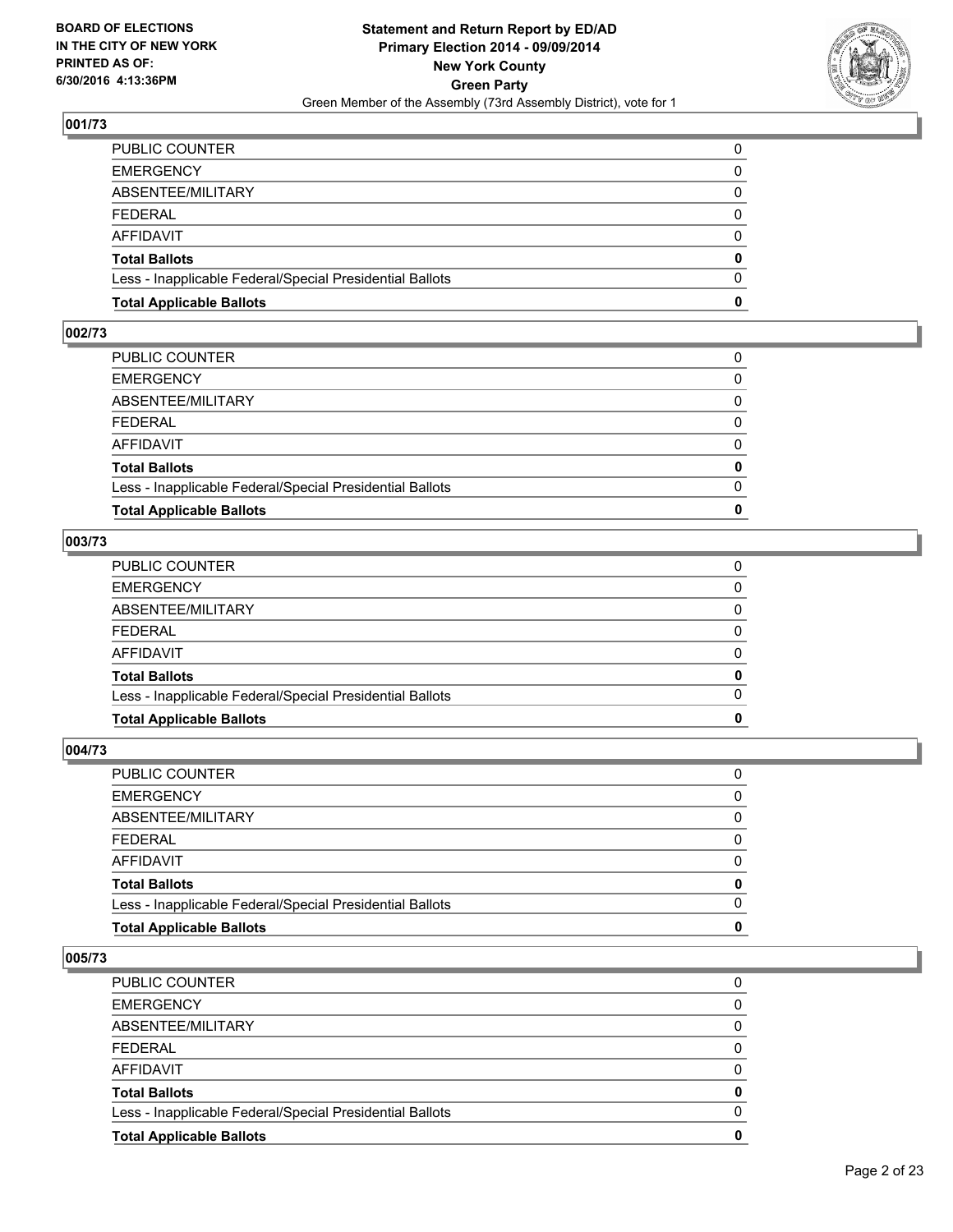

| PUBLIC COUNTER                                           | 0        |
|----------------------------------------------------------|----------|
| EMERGENCY                                                | 0        |
| ABSENTEE/MILITARY                                        | $\Omega$ |
| FEDERAL                                                  | $\Omega$ |
| AFFIDAVIT                                                | $\Omega$ |
| Total Ballots                                            | 0        |
| Less - Inapplicable Federal/Special Presidential Ballots | $\Omega$ |
| <b>Total Applicable Ballots</b>                          | 0        |

#### **007/73**

| PUBLIC COUNTER                                           | 0            |
|----------------------------------------------------------|--------------|
| EMERGENCY                                                | 0            |
| ABSENTEE/MILITARY                                        | 0            |
| FEDERAL                                                  | $\Omega$     |
| AFFIDAVIT                                                | $\Omega$     |
| Total Ballots                                            | $\mathbf{0}$ |
| Less - Inapplicable Federal/Special Presidential Ballots | $\Omega$     |
| <b>Total Applicable Ballots</b>                          | O            |
|                                                          |              |

#### **008/73**

| <b>Total Applicable Ballots</b>                          | 0            |
|----------------------------------------------------------|--------------|
| Less - Inapplicable Federal/Special Presidential Ballots | $\Omega$     |
| Total Ballots                                            | 0            |
| AFFIDAVIT                                                | 0            |
| FEDERAL                                                  | $\mathbf{0}$ |
| ABSENTEE/MILITARY                                        | 0            |
| <b>EMERGENCY</b>                                         | $\mathbf{0}$ |
| PUBLIC COUNTER                                           | 0            |
|                                                          |              |

#### **009/73**

| PUBLIC COUNTER                                           | 0            |
|----------------------------------------------------------|--------------|
| <b>EMERGENCY</b>                                         | 0            |
| ABSENTEE/MILITARY                                        | $\mathbf{0}$ |
| FEDERAL                                                  | 0            |
| AFFIDAVIT                                                | $\mathbf{0}$ |
| Total Ballots                                            | $\mathbf{0}$ |
| Less - Inapplicable Federal/Special Presidential Ballots | $\Omega$     |
| <b>Total Applicable Ballots</b>                          | 0            |
|                                                          |              |

| PUBLIC COUNTER                                           | 0 |
|----------------------------------------------------------|---|
| <b>EMERGENCY</b>                                         | 0 |
| ABSENTEE/MILITARY                                        | 0 |
| FEDERAL                                                  | 0 |
| AFFIDAVIT                                                | 0 |
| <b>Total Ballots</b>                                     | 0 |
| Less - Inapplicable Federal/Special Presidential Ballots | 0 |
| <b>Total Applicable Ballots</b>                          | 0 |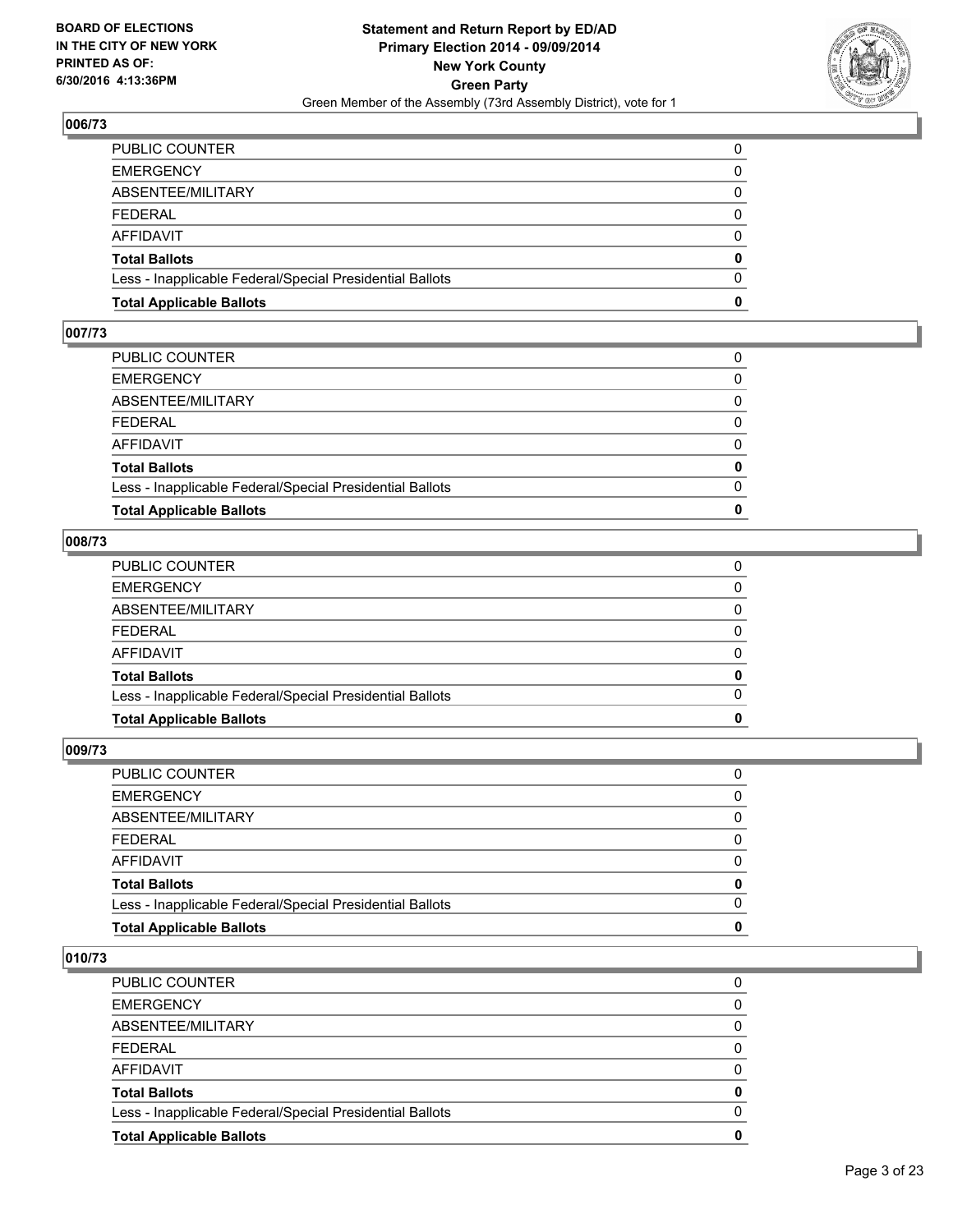

| PUBLIC COUNTER                                           | 0        |
|----------------------------------------------------------|----------|
| EMERGENCY                                                | 0        |
| ABSENTEE/MILITARY                                        | $\Omega$ |
| FEDERAL                                                  | $\Omega$ |
| AFFIDAVIT                                                | 0        |
| Total Ballots                                            | 0        |
| Less - Inapplicable Federal/Special Presidential Ballots | $\Omega$ |
| <b>Total Applicable Ballots</b>                          | 0        |
|                                                          |          |

#### **012/73**

| PUBLIC COUNTER                                           | 0        |
|----------------------------------------------------------|----------|
| <b>EMERGENCY</b>                                         | 0        |
| ABSENTEE/MILITARY                                        | 0        |
| FEDERAL                                                  | 0        |
| AFFIDAVIT                                                | $\Omega$ |
| <b>Total Ballots</b>                                     | 0        |
| Less - Inapplicable Federal/Special Presidential Ballots | $\Omega$ |
| <b>Total Applicable Ballots</b>                          | 0        |
|                                                          |          |

#### **013/73**

| 0<br>$\Omega$<br>0 |
|--------------------|
|                    |
|                    |
|                    |
| $\Omega$           |
| $\Omega$           |
| 0                  |
| 0                  |
| 0                  |
|                    |

## **014/73**

| PUBLIC COUNTER                                           | 0            |
|----------------------------------------------------------|--------------|
| <b>EMERGENCY</b>                                         | 0            |
| ABSENTEE/MILITARY                                        | $\mathbf{0}$ |
| FEDERAL                                                  | 0            |
| AFFIDAVIT                                                | $\mathbf{0}$ |
| Total Ballots                                            | $\mathbf{0}$ |
| Less - Inapplicable Federal/Special Presidential Ballots | $\Omega$     |
| <b>Total Applicable Ballots</b>                          | 0            |
|                                                          |              |

| PUBLIC COUNTER                                           | 0 |
|----------------------------------------------------------|---|
| <b>EMERGENCY</b>                                         | 0 |
| ABSENTEE/MILITARY                                        | 0 |
| FEDERAL                                                  | 0 |
| AFFIDAVIT                                                | 0 |
| <b>Total Ballots</b>                                     | 0 |
| Less - Inapplicable Federal/Special Presidential Ballots | 0 |
| <b>Total Applicable Ballots</b>                          | 0 |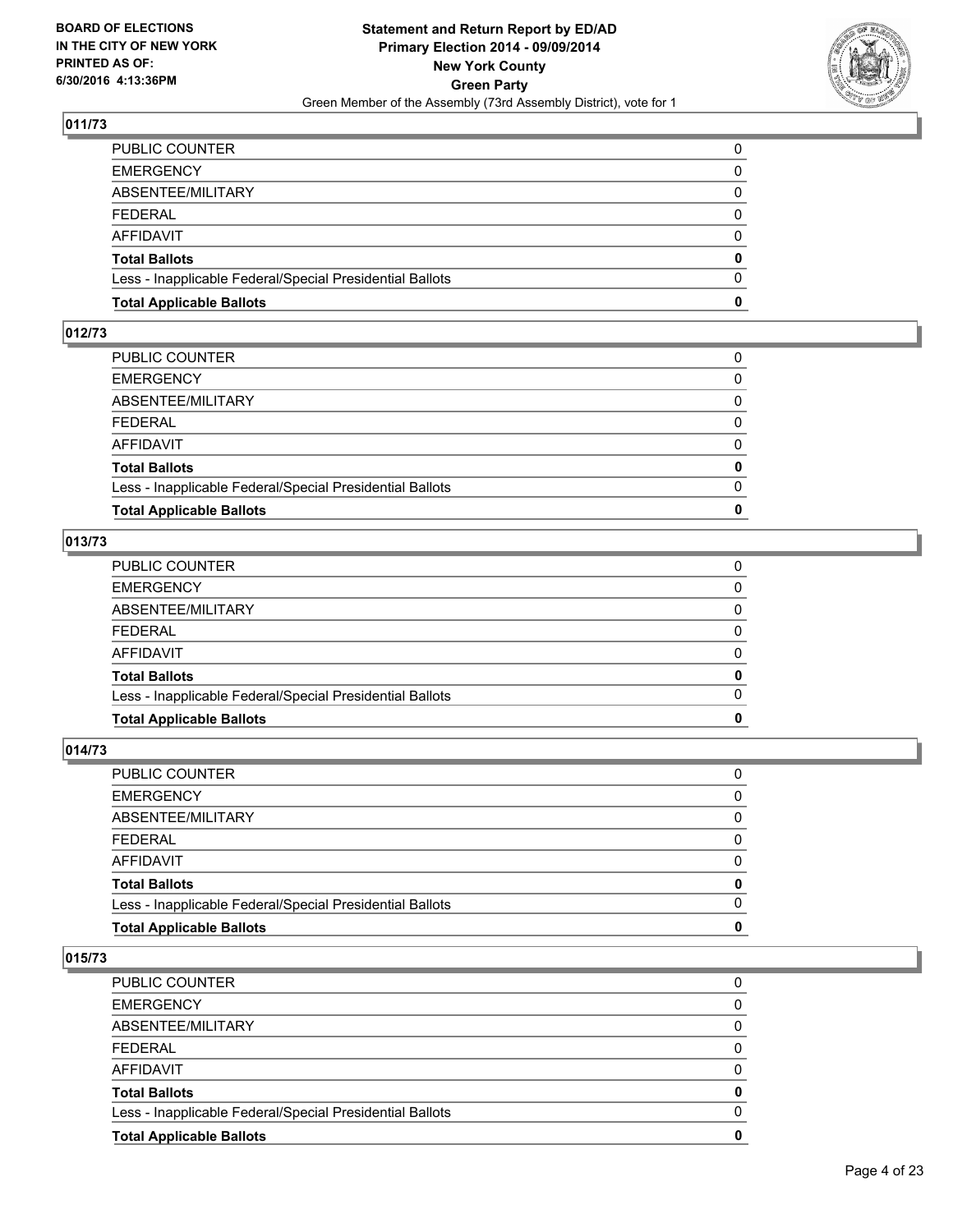

| PUBLIC COUNTER                                           | 0        |
|----------------------------------------------------------|----------|
| EMERGENCY                                                | 0        |
| ABSENTEE/MILITARY                                        | $\Omega$ |
| FEDERAL                                                  | $\Omega$ |
| AFFIDAVIT                                                | 0        |
| Total Ballots                                            | 0        |
| Less - Inapplicable Federal/Special Presidential Ballots | $\Omega$ |
| <b>Total Applicable Ballots</b>                          | 0        |
|                                                          |          |

## **017/73**

| PUBLIC COUNTER                                           | 0            |
|----------------------------------------------------------|--------------|
| <b>EMERGENCY</b>                                         | 0            |
| ABSENTEE/MILITARY                                        | 0            |
| FEDERAL                                                  | $\Omega$     |
| AFFIDAVIT                                                | $\Omega$     |
| Total Ballots                                            | $\mathbf{0}$ |
| Less - Inapplicable Federal/Special Presidential Ballots | $\Omega$     |
| <b>Total Applicable Ballots</b>                          | O            |
|                                                          |              |

#### **018/73**

| <b>Total Applicable Ballots</b>                          | 0            |
|----------------------------------------------------------|--------------|
| Less - Inapplicable Federal/Special Presidential Ballots | $\Omega$     |
| <b>Total Ballots</b>                                     | 0            |
| AFFIDAVIT                                                | $\Omega$     |
| FEDERAL                                                  | $\mathbf{0}$ |
| ABSENTEE/MILITARY                                        | 0            |
| EMERGENCY                                                | $\mathbf{0}$ |
| PUBLIC COUNTER                                           | 0            |
|                                                          |              |

| PUBLIC COUNTER                                           |              |
|----------------------------------------------------------|--------------|
| EMERGENCY                                                | 0            |
| ABSENTEE/MILITARY                                        | $\mathbf{0}$ |
| FEDERAL                                                  | $\Omega$     |
| AFFIDAVIT                                                | 0            |
| <b>Total Ballots</b>                                     |              |
| Less - Inapplicable Federal/Special Presidential Ballots | 0            |
| <b>Total Applicable Ballots</b>                          |              |
| DONAL BUTTERFIELD (WRITE-IN)                             |              |
| <b>Total Votes</b>                                       |              |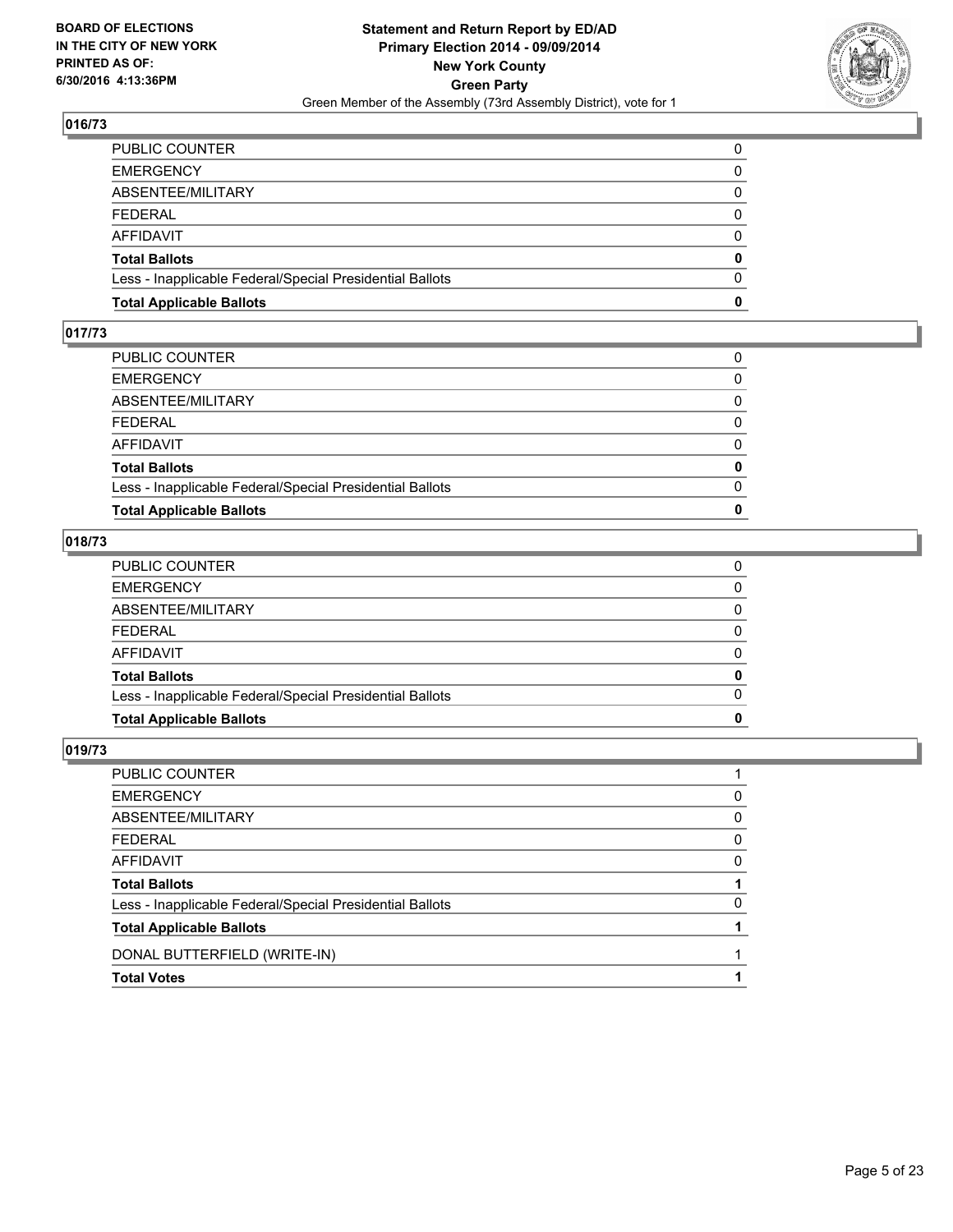

| <b>Total Applicable Ballots</b>                          | 0            |
|----------------------------------------------------------|--------------|
| Less - Inapplicable Federal/Special Presidential Ballots | $\Omega$     |
| <b>Total Ballots</b>                                     | $\mathbf{0}$ |
| AFFIDAVIT                                                | 0            |
| FEDERAL                                                  | $\Omega$     |
| ABSENTEE/MILITARY                                        | 0            |
| <b>EMERGENCY</b>                                         | 0            |
| PUBLIC COUNTER                                           |              |

#### **021/73**

| PUBLIC COUNTER                                           | 0        |
|----------------------------------------------------------|----------|
| <b>EMERGENCY</b>                                         | 0        |
| ABSENTEE/MILITARY                                        | 0        |
| FEDERAL                                                  | 0        |
| AFFIDAVIT                                                | $\Omega$ |
| <b>Total Ballots</b>                                     | 0        |
| Less - Inapplicable Federal/Special Presidential Ballots | $\Omega$ |
| <b>Total Applicable Ballots</b>                          | 0        |
|                                                          |          |

## **022/73**

| 0<br>$\Omega$<br>0 |
|--------------------|
|                    |
|                    |
|                    |
| $\Omega$           |
| $\Omega$           |
| 0                  |
| 0                  |
| 0                  |
|                    |

#### **023/73**

| PUBLIC COUNTER                                           | 0            |
|----------------------------------------------------------|--------------|
| <b>EMERGENCY</b>                                         | 0            |
| ABSENTEE/MILITARY                                        | $\mathbf{0}$ |
| FEDERAL                                                  | 0            |
| AFFIDAVIT                                                | $\mathbf{0}$ |
| Total Ballots                                            | $\mathbf{0}$ |
| Less - Inapplicable Federal/Special Presidential Ballots | $\Omega$     |
| <b>Total Applicable Ballots</b>                          | 0            |
|                                                          |              |

| PUBLIC COUNTER                                           | 0 |
|----------------------------------------------------------|---|
| <b>EMERGENCY</b>                                         | 0 |
| ABSENTEE/MILITARY                                        | 0 |
| FEDERAL                                                  | 0 |
| AFFIDAVIT                                                | 0 |
| <b>Total Ballots</b>                                     | 0 |
| Less - Inapplicable Federal/Special Presidential Ballots | 0 |
| <b>Total Applicable Ballots</b>                          | 0 |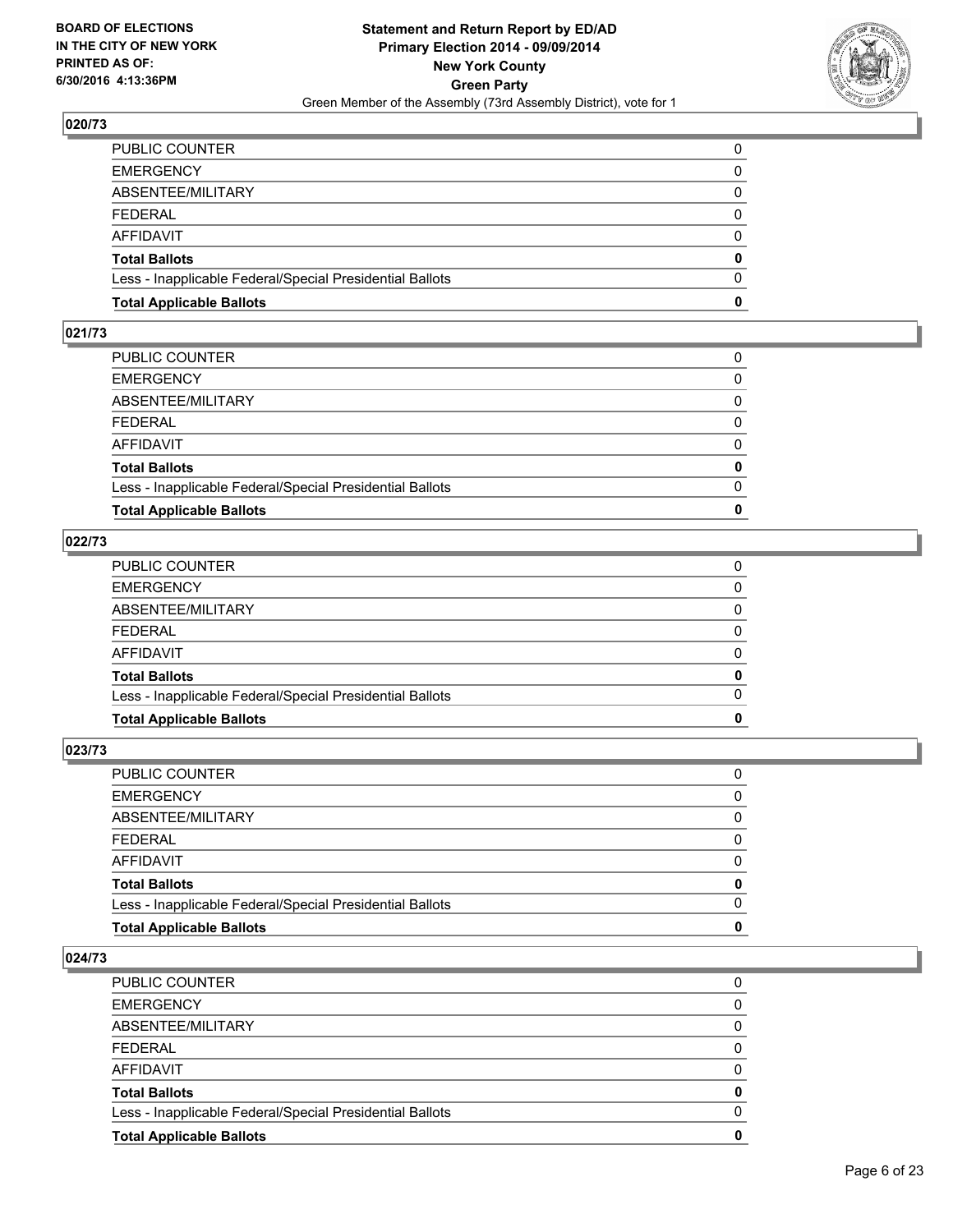

| <b>Total Applicable Ballots</b>                          | 0            |
|----------------------------------------------------------|--------------|
| Less - Inapplicable Federal/Special Presidential Ballots | $\Omega$     |
| <b>Total Ballots</b>                                     | $\mathbf{0}$ |
| AFFIDAVIT                                                | 0            |
| FEDERAL                                                  | $\Omega$     |
| ABSENTEE/MILITARY                                        | 0            |
| <b>EMERGENCY</b>                                         | 0            |
| PUBLIC COUNTER                                           |              |

#### **026/73**

| PUBLIC COUNTER                                           | 0            |
|----------------------------------------------------------|--------------|
| EMERGENCY                                                | 0            |
| ABSENTEE/MILITARY                                        | 0            |
| FEDERAL                                                  | $\Omega$     |
| AFFIDAVIT                                                | $\Omega$     |
| Total Ballots                                            | $\mathbf{0}$ |
| Less - Inapplicable Federal/Special Presidential Ballots | $\Omega$     |
| <b>Total Applicable Ballots</b>                          | O            |
|                                                          |              |

## **027/73**

| 0            |
|--------------|
|              |
| $\Omega$     |
| $\mathbf{0}$ |
| $\Omega$     |
| $\mathbf{0}$ |
| 0            |
| $\Omega$     |
| 0            |
|              |

#### **028/73**

| PUBLIC COUNTER                                           | 0            |
|----------------------------------------------------------|--------------|
| <b>EMERGENCY</b>                                         | 0            |
| ABSENTEE/MILITARY                                        | $\mathbf{0}$ |
| FEDERAL                                                  | 0            |
| AFFIDAVIT                                                | $\mathbf{0}$ |
| Total Ballots                                            | $\mathbf{0}$ |
| Less - Inapplicable Federal/Special Presidential Ballots | $\Omega$     |
| <b>Total Applicable Ballots</b>                          | 0            |
|                                                          |              |

| PUBLIC COUNTER                                           | 0        |
|----------------------------------------------------------|----------|
| <b>EMERGENCY</b>                                         | $\Omega$ |
| ABSENTEE/MILITARY                                        | 0        |
| <b>FEDERAL</b>                                           | 0        |
| AFFIDAVIT                                                | 0        |
| <b>Total Ballots</b>                                     | 0        |
| Less - Inapplicable Federal/Special Presidential Ballots | 0        |
| <b>Total Applicable Ballots</b>                          | 0        |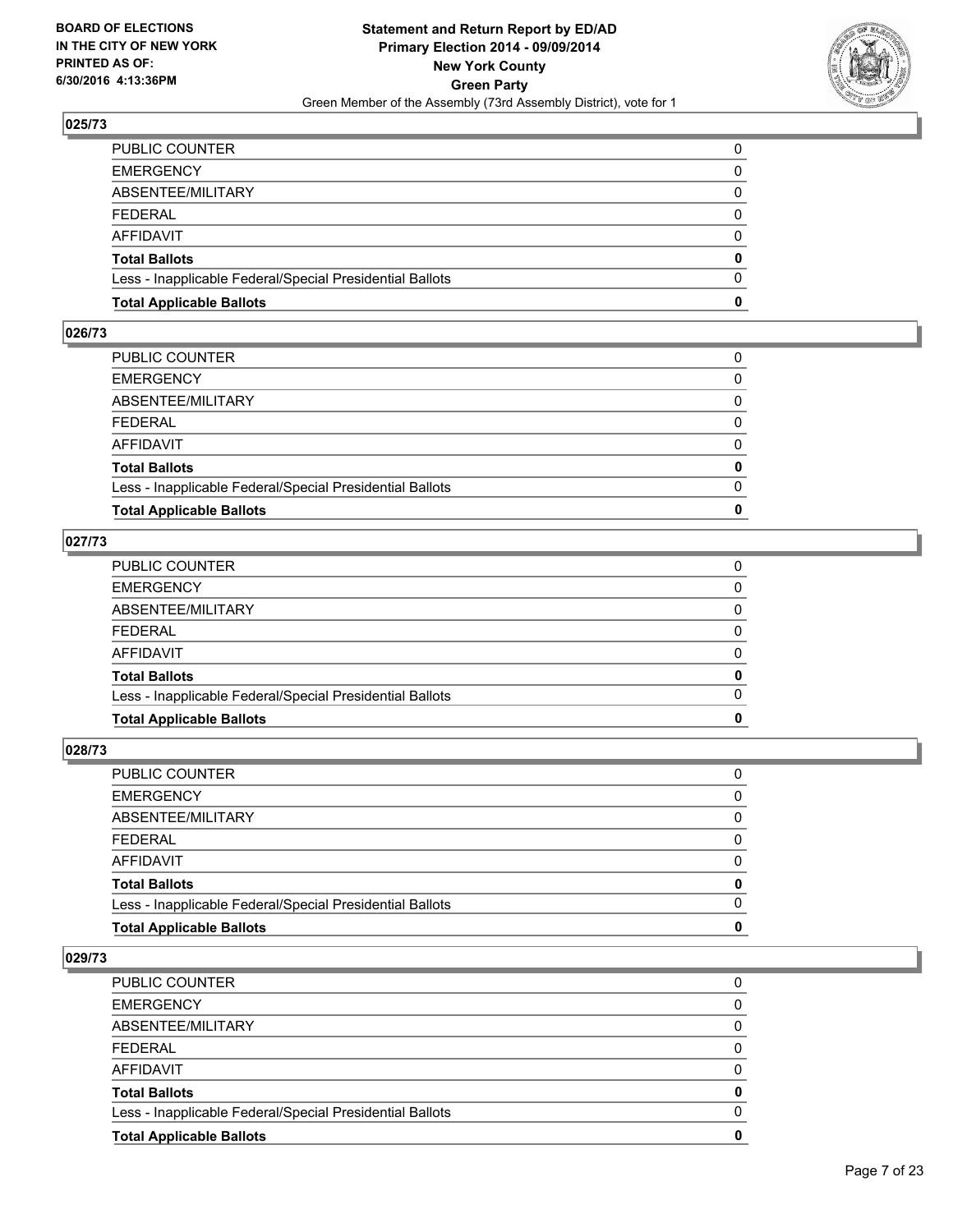

| <b>Total Applicable Ballots</b>                          | 0            |
|----------------------------------------------------------|--------------|
| Less - Inapplicable Federal/Special Presidential Ballots | $\Omega$     |
| Total Ballots                                            | $\mathbf{0}$ |
| AFFIDAVIT                                                | 0            |
| FEDERAL                                                  | $\Omega$     |
| ABSENTEE/MILITARY                                        | $\mathbf{0}$ |
| <b>EMERGENCY</b>                                         | 0            |
| PUBLIC COUNTER                                           | 0            |

#### **031/73**

| PUBLIC COUNTER                                           | 0            |
|----------------------------------------------------------|--------------|
| EMERGENCY                                                | 0            |
| ABSENTEE/MILITARY                                        | 0            |
| FEDERAL                                                  | $\Omega$     |
| AFFIDAVIT                                                | $\Omega$     |
| Total Ballots                                            | $\mathbf{0}$ |
| Less - Inapplicable Federal/Special Presidential Ballots | $\Omega$     |
| <b>Total Applicable Ballots</b>                          | O            |
|                                                          |              |

#### **032/73**

| 0            |
|--------------|
|              |
| $\Omega$     |
| $\mathbf{0}$ |
| $\Omega$     |
| $\mathbf{0}$ |
| 0            |
| $\Omega$     |
| 0            |
|              |

## **033/73**

| PUBLIC COUNTER                                           | 0            |
|----------------------------------------------------------|--------------|
| <b>EMERGENCY</b>                                         | 0            |
| ABSENTEE/MILITARY                                        | $\mathbf{0}$ |
| FEDERAL                                                  | 0            |
| AFFIDAVIT                                                | $\mathbf{0}$ |
| Total Ballots                                            | $\mathbf{0}$ |
| Less - Inapplicable Federal/Special Presidential Ballots | $\Omega$     |
| <b>Total Applicable Ballots</b>                          | 0            |
|                                                          |              |

| PUBLIC COUNTER                                           | 0 |
|----------------------------------------------------------|---|
| <b>EMERGENCY</b>                                         | 0 |
| ABSENTEE/MILITARY                                        | 0 |
| FEDERAL                                                  | 0 |
| AFFIDAVIT                                                | 0 |
| <b>Total Ballots</b>                                     | 0 |
| Less - Inapplicable Federal/Special Presidential Ballots | 0 |
| <b>Total Applicable Ballots</b>                          | 0 |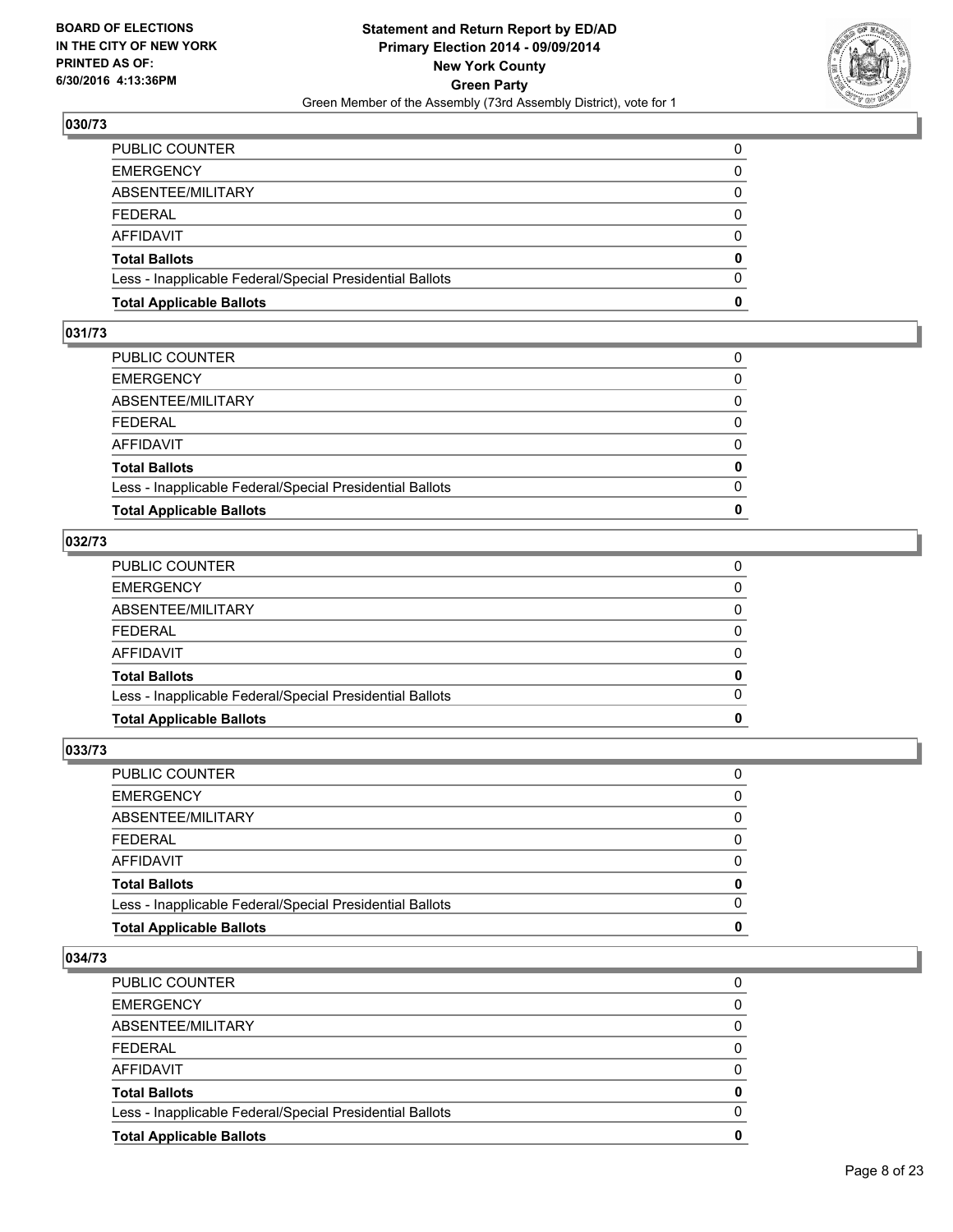

| <b>Total Applicable Ballots</b>                          | 0            |
|----------------------------------------------------------|--------------|
| Less - Inapplicable Federal/Special Presidential Ballots | $\Omega$     |
| Total Ballots                                            | $\mathbf{0}$ |
| AFFIDAVIT                                                | 0            |
| FEDERAL                                                  | $\Omega$     |
| ABSENTEE/MILITARY                                        | $\mathbf{0}$ |
| <b>EMERGENCY</b>                                         | 0            |
| PUBLIC COUNTER                                           | 0            |

#### **036/73**

| PUBLIC COUNTER                                           | 0            |
|----------------------------------------------------------|--------------|
| EMERGENCY                                                | 0            |
| ABSENTEE/MILITARY                                        | 0            |
| FEDERAL                                                  | $\Omega$     |
| AFFIDAVIT                                                | $\Omega$     |
| Total Ballots                                            | $\mathbf{0}$ |
| Less - Inapplicable Federal/Special Presidential Ballots | $\Omega$     |
| <b>Total Applicable Ballots</b>                          | O            |
|                                                          |              |

#### **037/73**

| 0            |
|--------------|
|              |
| $\Omega$     |
| $\mathbf{0}$ |
| $\Omega$     |
| $\mathbf{0}$ |
| 0            |
| $\Omega$     |
| 0            |
|              |

## **038/73**

| PUBLIC COUNTER                                           | 0            |
|----------------------------------------------------------|--------------|
| <b>EMERGENCY</b>                                         | 0            |
| ABSENTEE/MILITARY                                        | $\mathbf{0}$ |
| FEDERAL                                                  | 0            |
| AFFIDAVIT                                                | $\mathbf{0}$ |
| Total Ballots                                            | $\mathbf{0}$ |
| Less - Inapplicable Federal/Special Presidential Ballots | $\Omega$     |
| <b>Total Applicable Ballots</b>                          | 0            |
|                                                          |              |

| <b>PUBLIC COUNTER</b>                                    | 0 |
|----------------------------------------------------------|---|
| <b>EMERGENCY</b>                                         | 0 |
| ABSENTEE/MILITARY                                        | 0 |
| <b>FEDERAL</b>                                           | 0 |
| AFFIDAVIT                                                | 0 |
| <b>Total Ballots</b>                                     | 0 |
| Less - Inapplicable Federal/Special Presidential Ballots | 0 |
| <b>Total Applicable Ballots</b>                          | 0 |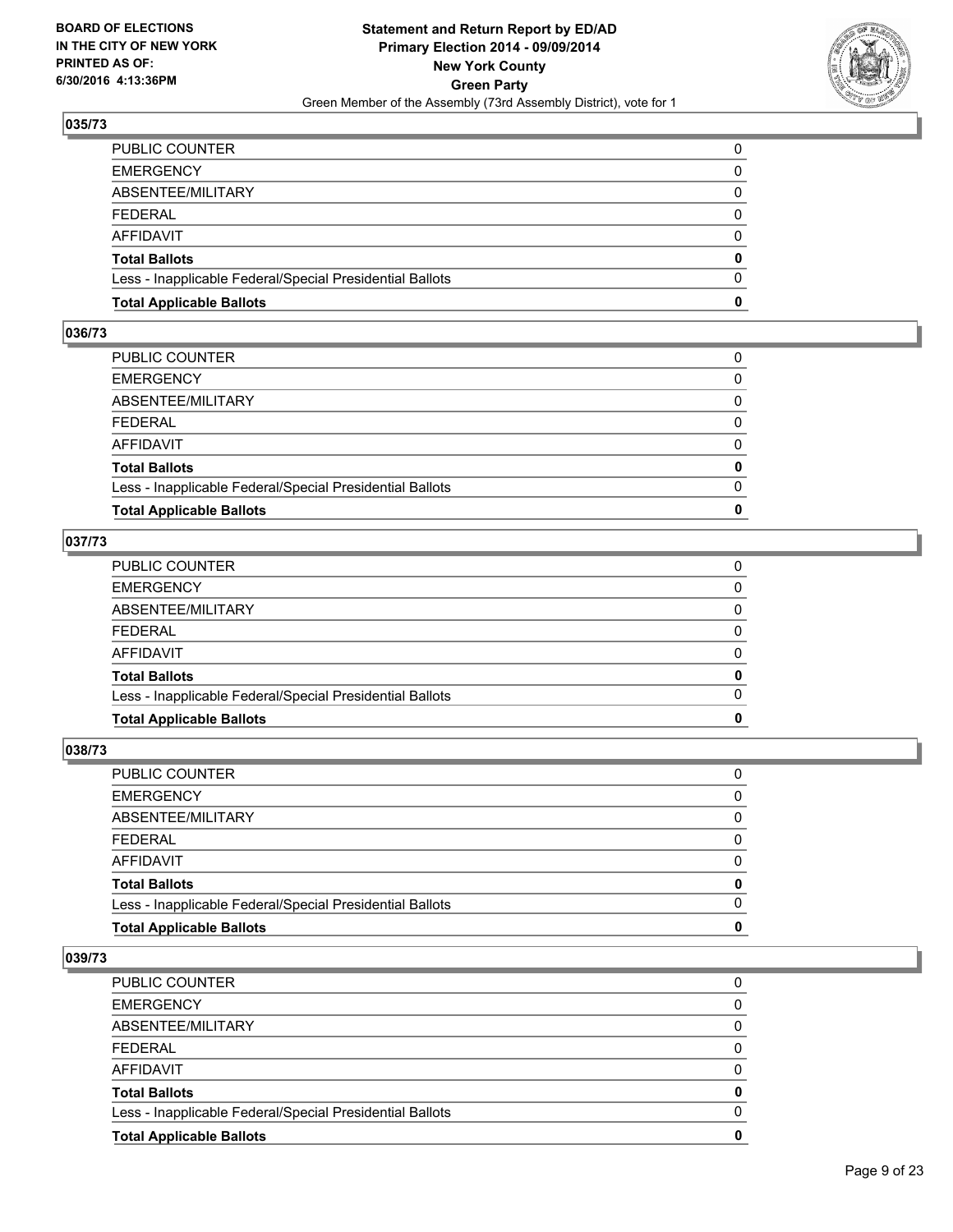

| <b>Total Applicable Ballots</b>                          | 0            |
|----------------------------------------------------------|--------------|
| Less - Inapplicable Federal/Special Presidential Ballots | $\Omega$     |
| Total Ballots                                            | $\mathbf{0}$ |
| AFFIDAVIT                                                | 0            |
| FEDERAL                                                  | $\Omega$     |
| ABSENTEE/MILITARY                                        | $\mathbf{0}$ |
| <b>EMERGENCY</b>                                         | 0            |
| PUBLIC COUNTER                                           | 0            |

#### **041/73**

| PUBLIC COUNTER                                           | 0        |
|----------------------------------------------------------|----------|
| <b>EMERGENCY</b>                                         | 0        |
| ABSENTEE/MILITARY                                        | 0        |
| FEDERAL                                                  | 0        |
| AFFIDAVIT                                                | $\Omega$ |
| <b>Total Ballots</b>                                     | 0        |
| Less - Inapplicable Federal/Special Presidential Ballots | $\Omega$ |
| <b>Total Applicable Ballots</b>                          | 0        |
|                                                          |          |

#### **042/73**

| 0            |
|--------------|
|              |
| $\Omega$     |
| $\mathbf{0}$ |
| $\Omega$     |
| $\mathbf{0}$ |
| 0            |
| $\Omega$     |
| 0            |
|              |

#### **043/73**

| PUBLIC COUNTER                                           | 0            |
|----------------------------------------------------------|--------------|
| <b>EMERGENCY</b>                                         | 0            |
| ABSENTEE/MILITARY                                        | $\mathbf{0}$ |
| FEDERAL                                                  | 0            |
| AFFIDAVIT                                                | $\mathbf{0}$ |
| Total Ballots                                            | $\mathbf{0}$ |
| Less - Inapplicable Federal/Special Presidential Ballots | $\Omega$     |
| <b>Total Applicable Ballots</b>                          | 0            |
|                                                          |              |

| PUBLIC COUNTER                                           | 0 |
|----------------------------------------------------------|---|
| <b>EMERGENCY</b>                                         | 0 |
| ABSENTEE/MILITARY                                        | 0 |
| FEDERAL                                                  | 0 |
| AFFIDAVIT                                                | 0 |
| <b>Total Ballots</b>                                     | 0 |
| Less - Inapplicable Federal/Special Presidential Ballots | 0 |
| <b>Total Applicable Ballots</b>                          | 0 |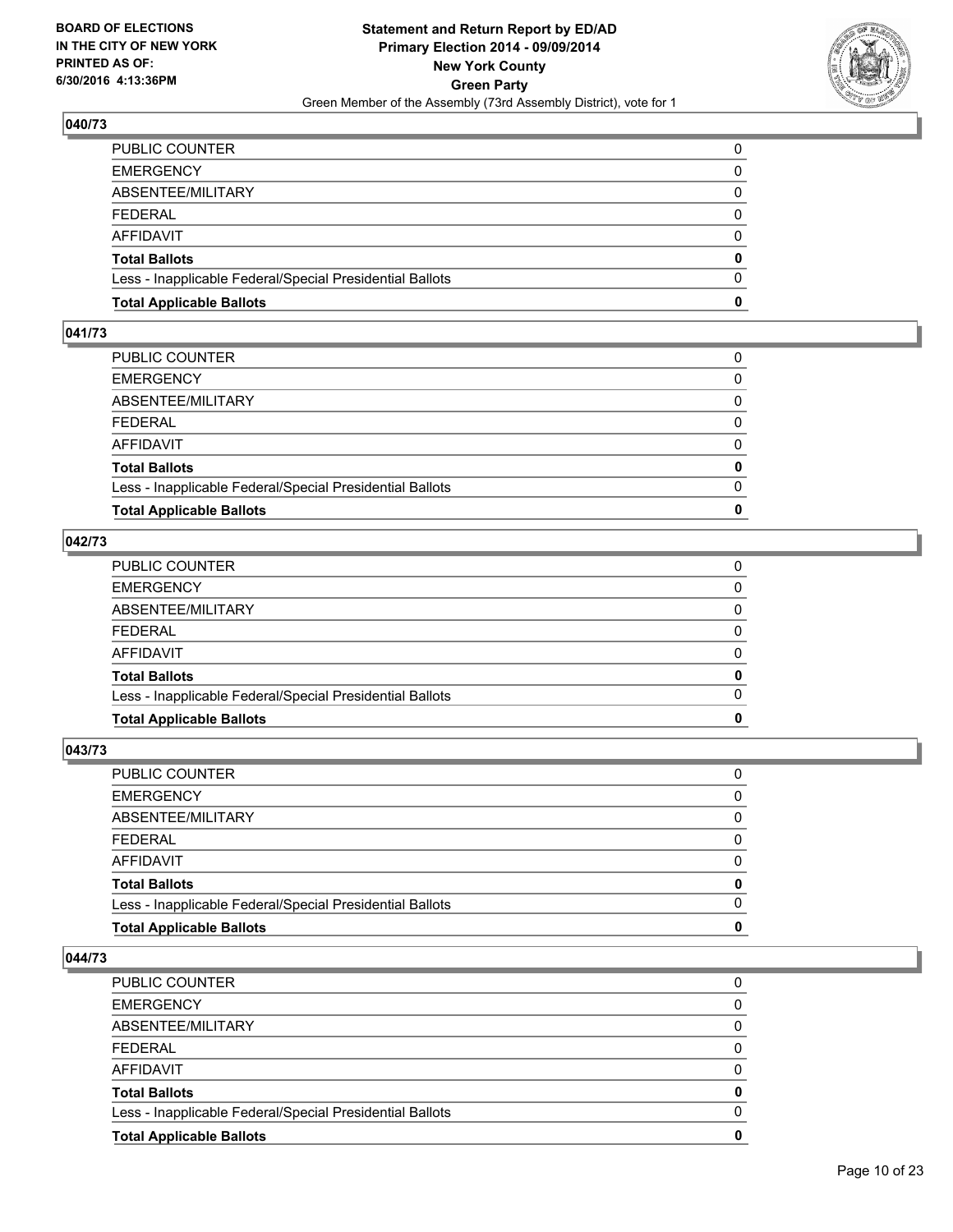

| PUBLIC COUNTER                                           | 0        |
|----------------------------------------------------------|----------|
| EMERGENCY                                                | 0        |
| ABSENTEE/MILITARY                                        | $\Omega$ |
| FEDERAL                                                  | $\Omega$ |
| AFFIDAVIT                                                | $\Omega$ |
| Total Ballots                                            | 0        |
| Less - Inapplicable Federal/Special Presidential Ballots | $\Omega$ |
| <b>Total Applicable Ballots</b>                          | 0        |

#### **046/73**

| PUBLIC COUNTER                                           | 0        |
|----------------------------------------------------------|----------|
| <b>EMERGENCY</b>                                         | 0        |
| ABSENTEE/MILITARY                                        | 0        |
| FEDERAL                                                  | 0        |
| AFFIDAVIT                                                | $\Omega$ |
| <b>Total Ballots</b>                                     | 0        |
| Less - Inapplicable Federal/Special Presidential Ballots | $\Omega$ |
| <b>Total Applicable Ballots</b>                          | 0        |
|                                                          |          |

#### **047/73**

| 0            |
|--------------|
|              |
| $\Omega$     |
| $\mathbf{0}$ |
| $\Omega$     |
| $\mathbf{0}$ |
| 0            |
| $\Omega$     |
| 0            |
|              |

#### **048/73**

| PUBLIC COUNTER                                           | 0            |
|----------------------------------------------------------|--------------|
| <b>EMERGENCY</b>                                         | 0            |
| ABSENTEE/MILITARY                                        | $\mathbf{0}$ |
| FEDERAL                                                  | 0            |
| AFFIDAVIT                                                | $\mathbf{0}$ |
| Total Ballots                                            | $\mathbf{0}$ |
| Less - Inapplicable Federal/Special Presidential Ballots | $\Omega$     |
| <b>Total Applicable Ballots</b>                          | 0            |
|                                                          |              |

| PUBLIC COUNTER                                           | 0 |
|----------------------------------------------------------|---|
| <b>EMERGENCY</b>                                         | 0 |
| ABSENTEE/MILITARY                                        | 0 |
| FEDERAL                                                  | 0 |
| AFFIDAVIT                                                | 0 |
| <b>Total Ballots</b>                                     | 0 |
| Less - Inapplicable Federal/Special Presidential Ballots | 0 |
| <b>Total Applicable Ballots</b>                          | 0 |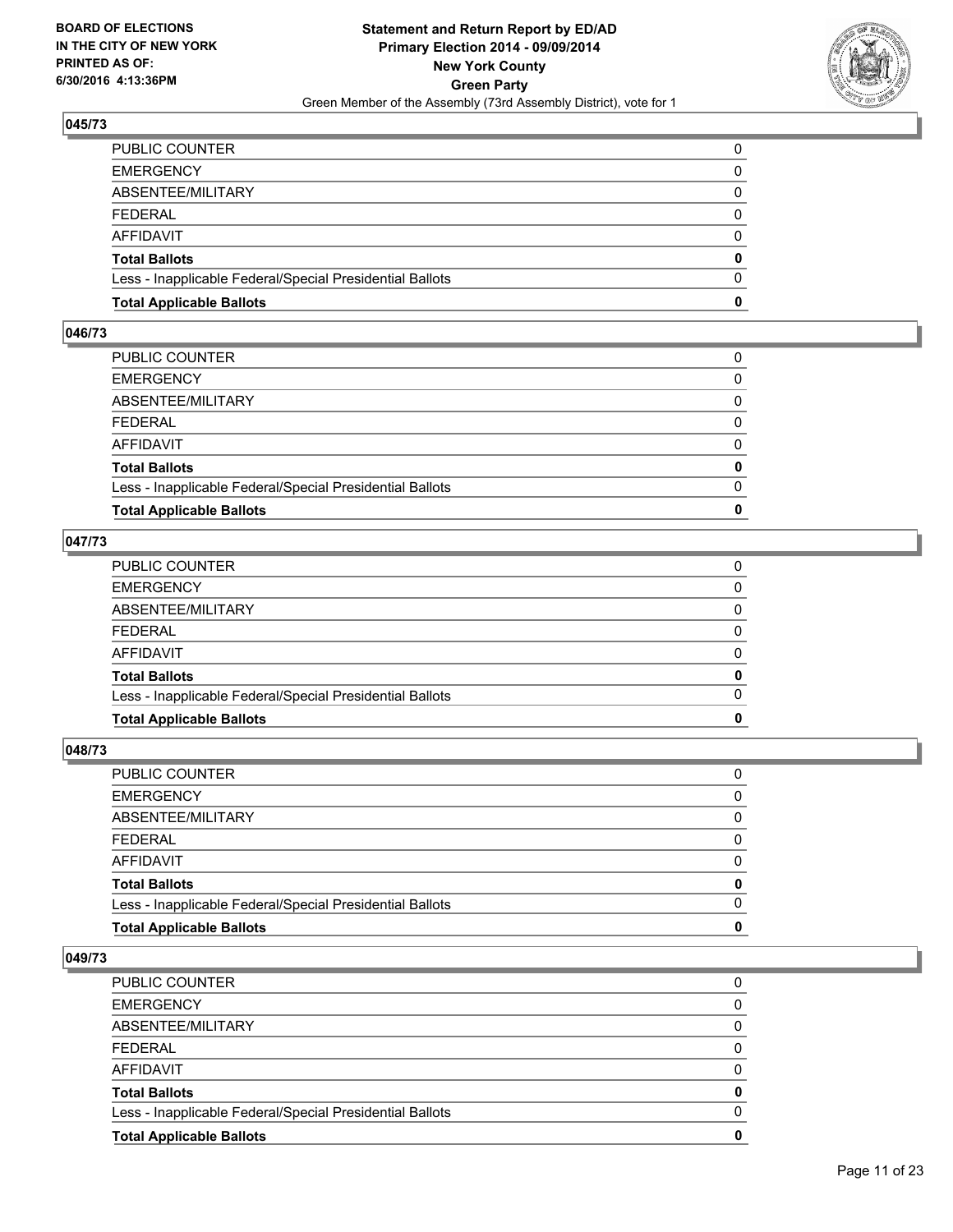

| PUBLIC COUNTER                                           | 0        |
|----------------------------------------------------------|----------|
| EMERGENCY                                                | 0        |
| ABSENTEE/MILITARY                                        | $\Omega$ |
| FEDERAL                                                  | $\Omega$ |
| AFFIDAVIT                                                | $\Omega$ |
| Total Ballots                                            | 0        |
| Less - Inapplicable Federal/Special Presidential Ballots | $\Omega$ |
| <b>Total Applicable Ballots</b>                          | 0        |

#### **051/73**

| PUBLIC COUNTER                                           | 0            |
|----------------------------------------------------------|--------------|
| <b>EMERGENCY</b>                                         | 0            |
| ABSENTEE/MILITARY                                        | $\Omega$     |
| FEDERAL                                                  | 0            |
| AFFIDAVIT                                                | $\Omega$     |
| Total Ballots                                            | $\mathbf{0}$ |
| Less - Inapplicable Federal/Special Presidential Ballots | $\Omega$     |
| <b>Total Applicable Ballots</b>                          | 0            |
|                                                          |              |

#### **052/73**

| <b>Total Applicable Ballots</b>                          | 0            |
|----------------------------------------------------------|--------------|
| Less - Inapplicable Federal/Special Presidential Ballots | $\Omega$     |
| <b>Total Ballots</b>                                     | 0            |
| AFFIDAVIT                                                | $\Omega$     |
| FEDERAL                                                  | $\mathbf{0}$ |
| ABSENTEE/MILITARY                                        | 0            |
| EMERGENCY                                                | $\mathbf{0}$ |
| PUBLIC COUNTER                                           | 0            |
|                                                          |              |

## **053/73**

| PUBLIC COUNTER                                           | 0            |
|----------------------------------------------------------|--------------|
| <b>EMERGENCY</b>                                         | 0            |
| ABSENTEE/MILITARY                                        | $\mathbf{0}$ |
| FEDERAL                                                  | $\Omega$     |
| AFFIDAVIT                                                | 0            |
| Total Ballots                                            | $\mathbf{0}$ |
| Less - Inapplicable Federal/Special Presidential Ballots | $\Omega$     |
| <b>Total Applicable Ballots</b>                          | 0            |
|                                                          |              |

| <b>PUBLIC COUNTER</b>                                    | 0 |
|----------------------------------------------------------|---|
| <b>EMERGENCY</b>                                         | 0 |
| ABSENTEE/MILITARY                                        | 0 |
| <b>FEDERAL</b>                                           | 0 |
| AFFIDAVIT                                                | 0 |
| <b>Total Ballots</b>                                     | 0 |
| Less - Inapplicable Federal/Special Presidential Ballots | 0 |
| <b>Total Applicable Ballots</b>                          | 0 |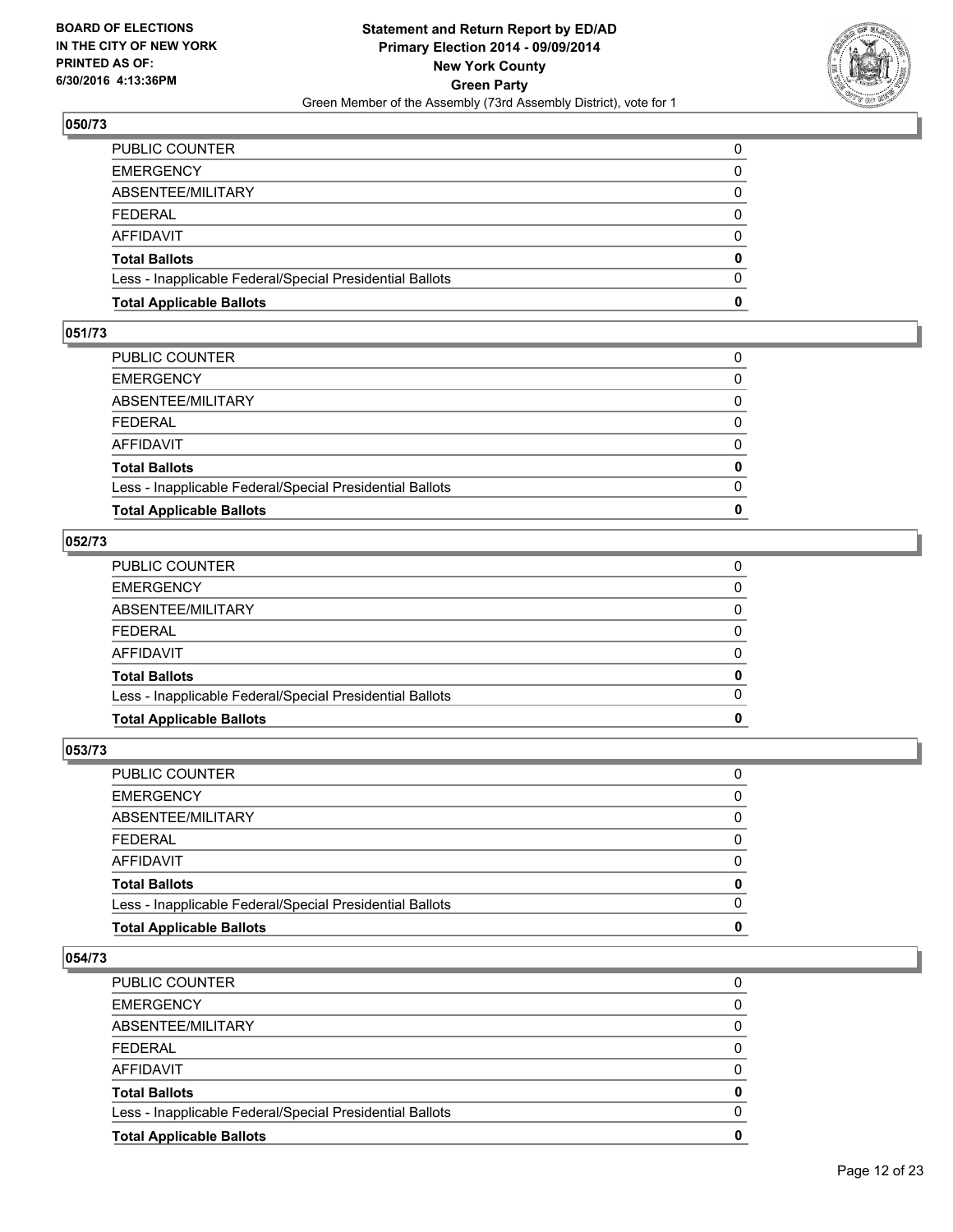

| <b>Total Applicable Ballots</b>                          | 0            |
|----------------------------------------------------------|--------------|
| Less - Inapplicable Federal/Special Presidential Ballots | $\Omega$     |
| Total Ballots                                            | $\mathbf{0}$ |
| AFFIDAVIT                                                | 0            |
| FEDERAL                                                  | $\Omega$     |
| ABSENTEE/MILITARY                                        | $\mathbf{0}$ |
| <b>EMERGENCY</b>                                         | 0            |
| PUBLIC COUNTER                                           | 0            |

#### **056/73**

| PUBLIC COUNTER                                           | 0            |
|----------------------------------------------------------|--------------|
| <b>EMERGENCY</b>                                         | 0            |
| ABSENTEE/MILITARY                                        | $\Omega$     |
| FEDERAL                                                  | 0            |
| AFFIDAVIT                                                | $\Omega$     |
| Total Ballots                                            | $\mathbf{0}$ |
| Less - Inapplicable Federal/Special Presidential Ballots | $\Omega$     |
| <b>Total Applicable Ballots</b>                          | 0            |
|                                                          |              |

#### **057/73**

| 0            |
|--------------|
|              |
| $\Omega$     |
| $\mathbf{0}$ |
| $\Omega$     |
| $\mathbf{0}$ |
| 0            |
| $\Omega$     |
| 0            |
|              |

#### **058/73**

| PUBLIC COUNTER                                           | 0            |
|----------------------------------------------------------|--------------|
| <b>EMERGENCY</b>                                         | 0            |
| ABSENTEE/MILITARY                                        | $\mathbf{0}$ |
| FEDERAL                                                  | 0            |
| AFFIDAVIT                                                | $\mathbf{0}$ |
| Total Ballots                                            | $\mathbf{0}$ |
| Less - Inapplicable Federal/Special Presidential Ballots | $\Omega$     |
| <b>Total Applicable Ballots</b>                          | 0            |
|                                                          |              |

| PUBLIC COUNTER                                           | 0        |
|----------------------------------------------------------|----------|
| <b>EMERGENCY</b>                                         | $\Omega$ |
| ABSENTEE/MILITARY                                        | 0        |
| <b>FEDERAL</b>                                           | 0        |
| AFFIDAVIT                                                | 0        |
| <b>Total Ballots</b>                                     | 0        |
| Less - Inapplicable Federal/Special Presidential Ballots | 0        |
| <b>Total Applicable Ballots</b>                          | 0        |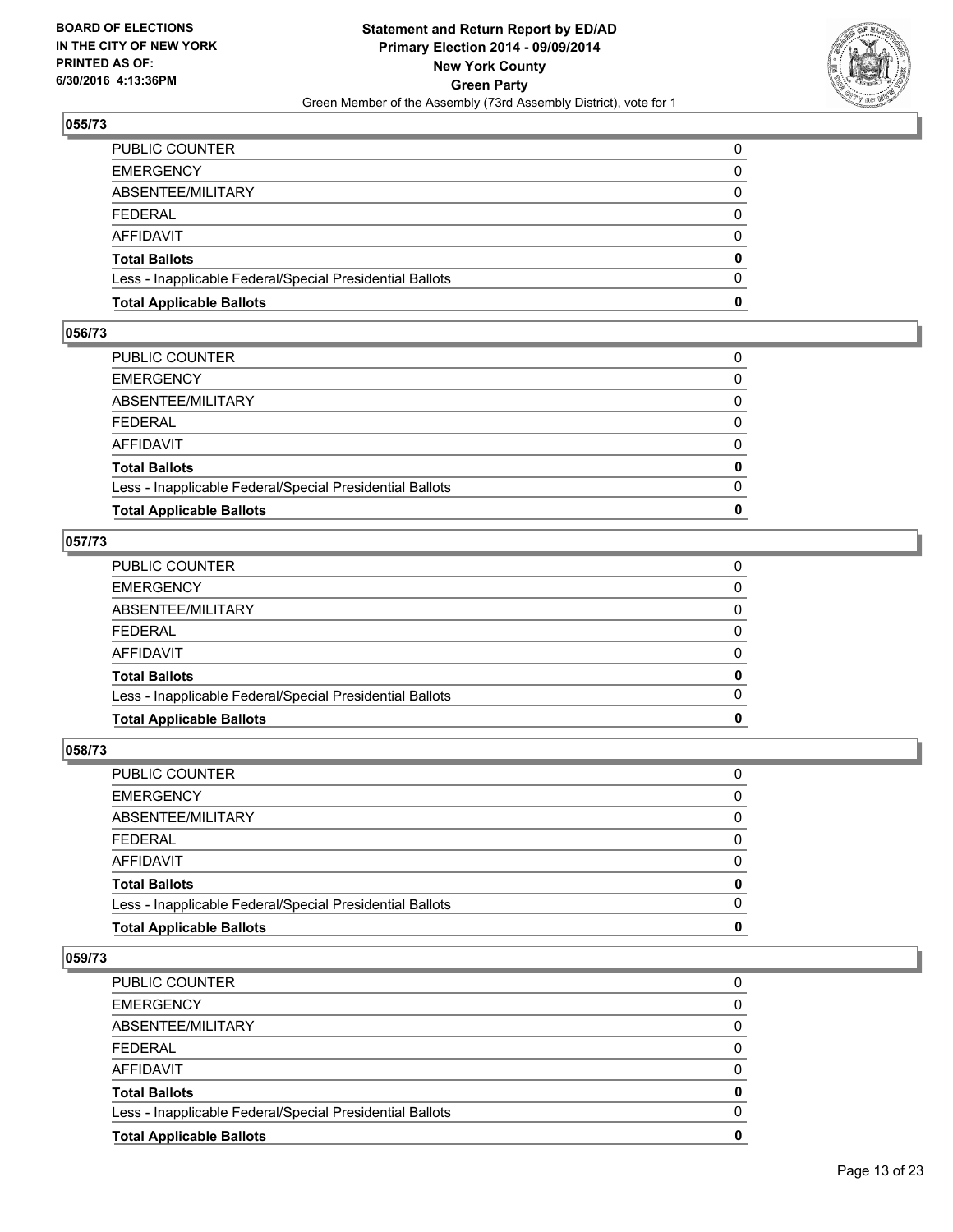

| PUBLIC COUNTER                                           | 0        |
|----------------------------------------------------------|----------|
| EMERGENCY                                                | 0        |
| ABSENTEE/MILITARY                                        | $\Omega$ |
| FEDERAL                                                  | $\Omega$ |
| AFFIDAVIT                                                | $\Omega$ |
| Total Ballots                                            | 0        |
| Less - Inapplicable Federal/Special Presidential Ballots | $\Omega$ |
| <b>Total Applicable Ballots</b>                          | 0        |

#### **061/73**

| PUBLIC COUNTER                                           | 0        |
|----------------------------------------------------------|----------|
| <b>EMERGENCY</b>                                         | 0        |
| ABSENTEE/MILITARY                                        | 0        |
| FEDERAL                                                  | 0        |
| AFFIDAVIT                                                | $\Omega$ |
| <b>Total Ballots</b>                                     | 0        |
| Less - Inapplicable Federal/Special Presidential Ballots | $\Omega$ |
| <b>Total Applicable Ballots</b>                          | 0        |
|                                                          |          |

#### **062/73**

| 0            |
|--------------|
|              |
| $\Omega$     |
| $\mathbf{0}$ |
| $\Omega$     |
| $\mathbf{0}$ |
| 0            |
| $\Omega$     |
| 0            |
|              |

## **063/73**

| PUBLIC COUNTER                                           | 0            |
|----------------------------------------------------------|--------------|
| <b>EMERGENCY</b>                                         | 0            |
| ABSENTEE/MILITARY                                        | $\mathbf{0}$ |
| FEDERAL                                                  | 0            |
| AFFIDAVIT                                                | $\mathbf{0}$ |
| Total Ballots                                            | $\mathbf{0}$ |
| Less - Inapplicable Federal/Special Presidential Ballots | $\Omega$     |
| <b>Total Applicable Ballots</b>                          | 0            |
|                                                          |              |

| PUBLIC COUNTER                                           | 0 |
|----------------------------------------------------------|---|
| <b>EMERGENCY</b>                                         | 0 |
| ABSENTEE/MILITARY                                        | 0 |
| FEDERAL                                                  | 0 |
| AFFIDAVIT                                                | 0 |
| <b>Total Ballots</b>                                     | 0 |
| Less - Inapplicable Federal/Special Presidential Ballots | 0 |
| <b>Total Applicable Ballots</b>                          | 0 |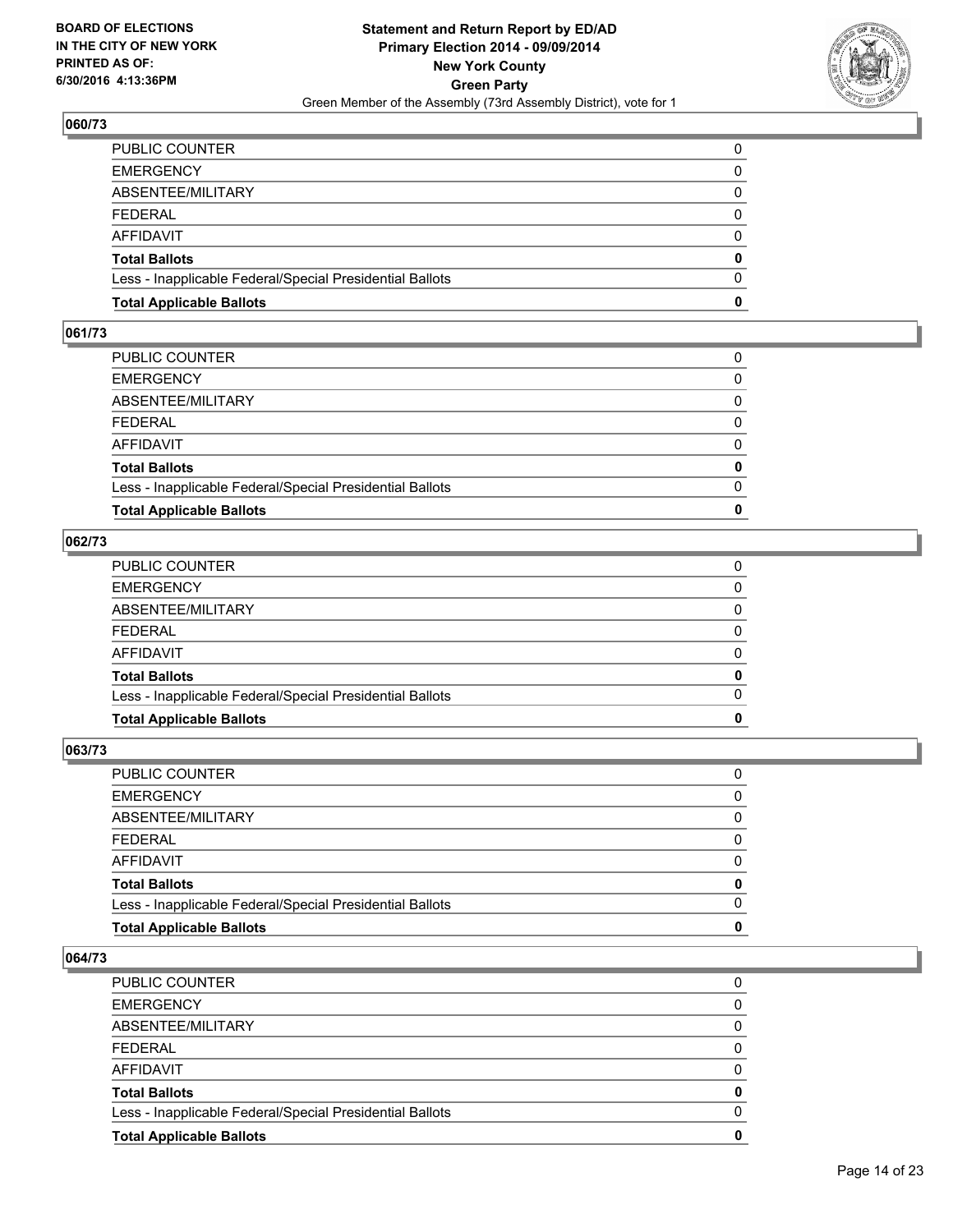

| PUBLIC COUNTER                                           | $\Omega$ |
|----------------------------------------------------------|----------|
| <b>EMERGENCY</b>                                         | 0        |
| ABSENTEE/MILITARY                                        |          |
| <b>FEDERAL</b>                                           | 0        |
| <b>AFFIDAVIT</b>                                         | $\Omega$ |
| <b>Total Ballots</b>                                     |          |
| Less - Inapplicable Federal/Special Presidential Ballots | 0        |
| <b>Total Applicable Ballots</b>                          |          |
| DAVID B. CASAVIS (WRITE-IN)                              |          |
| <b>Total Votes</b>                                       |          |

#### **066/73**

| PUBLIC COUNTER                                           |   |
|----------------------------------------------------------|---|
| EMERGENCY                                                | 0 |
| ABSENTEE/MILITARY                                        | 0 |
| FEDERAL                                                  | 0 |
| AFFIDAVIT                                                | 0 |
| <b>Total Ballots</b>                                     | 0 |
| Less - Inapplicable Federal/Special Presidential Ballots | 0 |
| <b>Total Applicable Ballots</b>                          | 0 |
|                                                          |   |

## **067/73**

| <b>Total Applicable Ballots</b>                          | 0 |
|----------------------------------------------------------|---|
| Less - Inapplicable Federal/Special Presidential Ballots | 0 |
| <b>Total Ballots</b>                                     | 0 |
| AFFIDAVIT                                                | 0 |
| FEDERAL                                                  | 0 |
| ABSENTEE/MILITARY                                        | 0 |
| <b>EMERGENCY</b>                                         | 0 |
| PUBLIC COUNTER                                           | 0 |

| <b>Total Applicable Ballots</b>                          | o        |
|----------------------------------------------------------|----------|
| Less - Inapplicable Federal/Special Presidential Ballots | $\Omega$ |
| Total Ballots                                            | 0        |
| AFFIDAVIT                                                | 0        |
| FEDERAL                                                  | $\Omega$ |
| ABSENTEE/MILITARY                                        | 0        |
| EMERGENCY                                                | 0        |
| PUBLIC COUNTER                                           | 0        |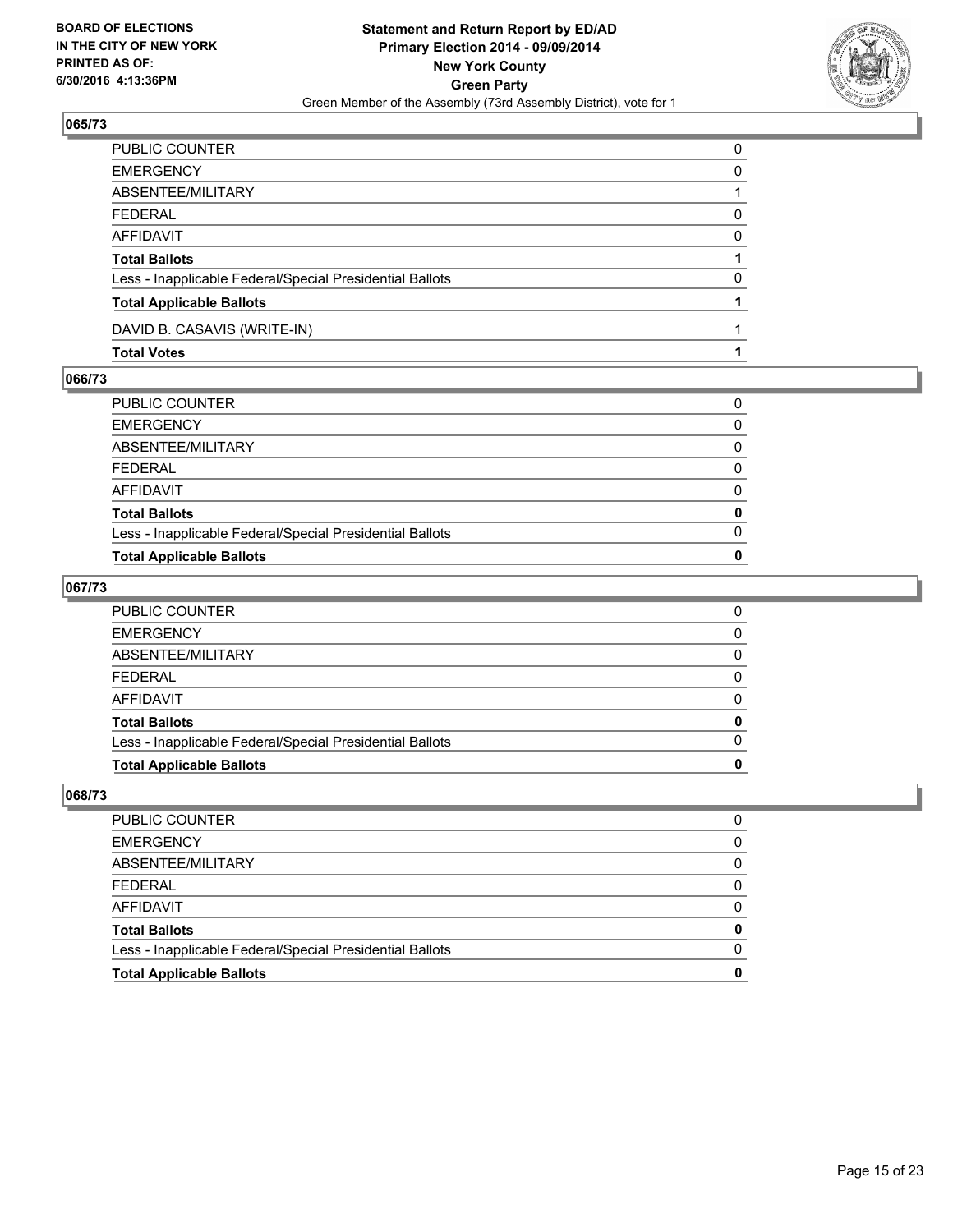

| PUBLIC COUNTER                                           | 0        |
|----------------------------------------------------------|----------|
| EMERGENCY                                                | 0        |
| ABSENTEE/MILITARY                                        | $\Omega$ |
| FEDERAL                                                  | $\Omega$ |
| AFFIDAVIT                                                | 0        |
| Total Ballots                                            | 0        |
| Less - Inapplicable Federal/Special Presidential Ballots | $\Omega$ |
| <b>Total Applicable Ballots</b>                          | 0        |
|                                                          |          |

#### **070/73**

| PUBLIC COUNTER                                           |   |
|----------------------------------------------------------|---|
| EMERGENCY                                                | 0 |
| ABSENTEE/MILITARY                                        | 0 |
| FEDERAL                                                  | 0 |
| AFFIDAVIT                                                | 0 |
| Total Ballots                                            |   |
| Less - Inapplicable Federal/Special Presidential Ballots | 0 |
| <b>Total Applicable Ballots</b>                          |   |
| DONAL BUTTERFIELD (WRITE-IN)                             |   |
| Total Votes                                              |   |

#### **071/73**

| <b>Total Applicable Ballots</b>                          |   |
|----------------------------------------------------------|---|
| Less - Inapplicable Federal/Special Presidential Ballots | 0 |
| Total Ballots                                            | 0 |
| AFFIDAVIT                                                | 0 |
| FEDERAL                                                  | 0 |
| ABSENTEE/MILITARY                                        | 0 |
| <b>EMERGENCY</b>                                         | 0 |
| PUBLIC COUNTER                                           | 0 |

| PUBLIC COUNTER                                           | 0        |
|----------------------------------------------------------|----------|
| EMERGENCY                                                | 0        |
| ABSENTEE/MILITARY                                        | 0        |
| FEDERAL                                                  | 0        |
| AFFIDAVIT                                                | 0        |
| Total Ballots                                            | 0        |
| Less - Inapplicable Federal/Special Presidential Ballots | $\Omega$ |
| <b>Total Applicable Ballots</b>                          |          |
|                                                          |          |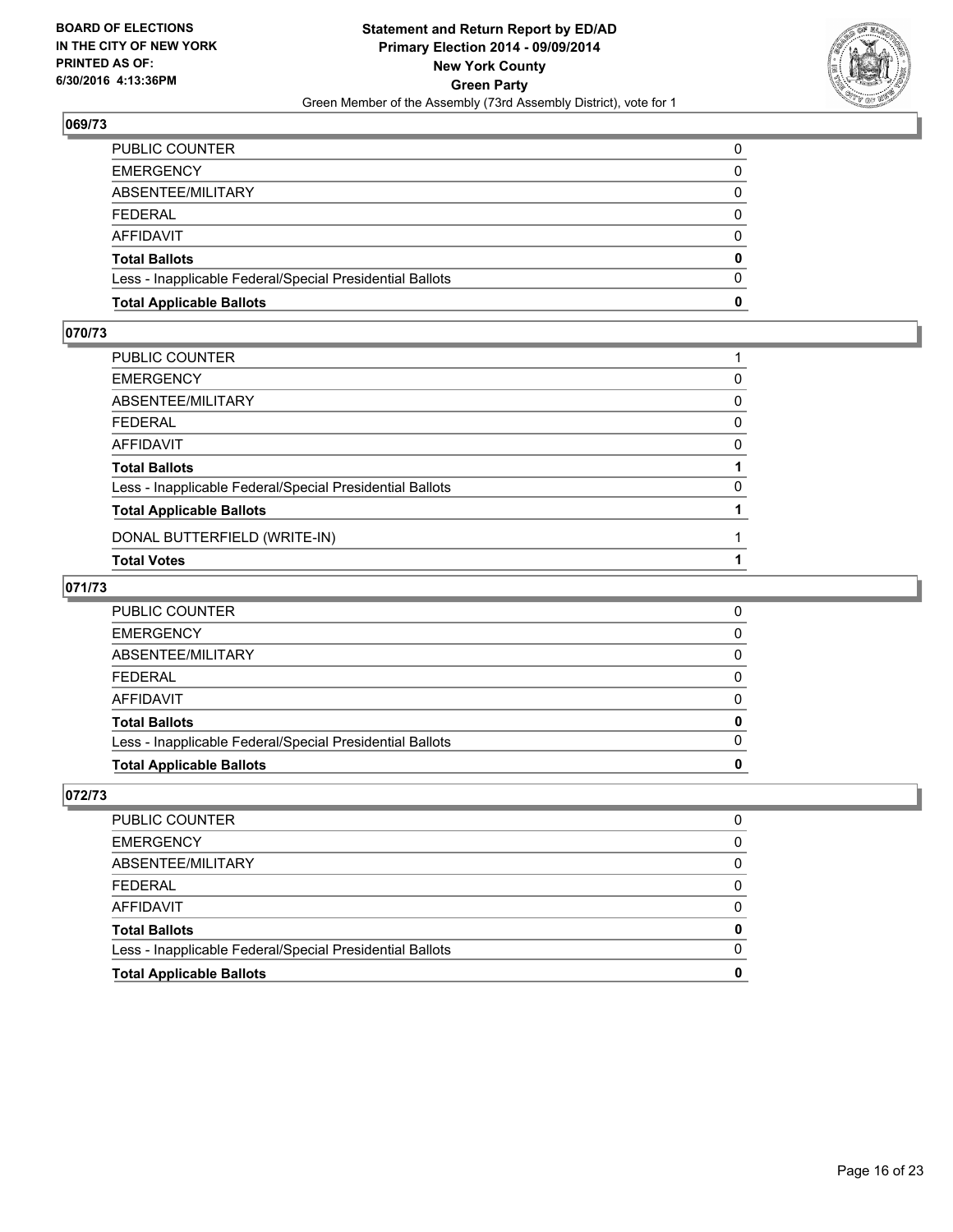

| PUBLIC COUNTER                                           | 0        |
|----------------------------------------------------------|----------|
| EMERGENCY                                                | 0        |
| ABSENTEE/MILITARY                                        | $\Omega$ |
| FEDERAL                                                  | $\Omega$ |
| AFFIDAVIT                                                | $\Omega$ |
| Total Ballots                                            | 0        |
| Less - Inapplicable Federal/Special Presidential Ballots | $\Omega$ |
| <b>Total Applicable Ballots</b>                          | 0        |

#### **074/73**

| PUBLIC COUNTER                                           | 0        |
|----------------------------------------------------------|----------|
| <b>EMERGENCY</b>                                         | 0        |
| ABSENTEE/MILITARY                                        | 0        |
| FEDERAL                                                  | 0        |
| AFFIDAVIT                                                | $\Omega$ |
| <b>Total Ballots</b>                                     | 0        |
| Less - Inapplicable Federal/Special Presidential Ballots | $\Omega$ |
| <b>Total Applicable Ballots</b>                          | 0        |
|                                                          |          |

#### **075/73**

| 0<br>$\Omega$<br>0 |
|--------------------|
|                    |
|                    |
|                    |
| $\Omega$           |
| $\Omega$           |
| 0                  |
| 0                  |
| 0                  |
|                    |

#### **076/73**

| PUBLIC COUNTER                                           |              |
|----------------------------------------------------------|--------------|
| EMERGENCY                                                | 0            |
| ABSENTEE/MILITARY                                        | $\Omega$     |
| FEDERAL                                                  | $\Omega$     |
| AFFIDAVIT                                                | $\Omega$     |
| <b>Total Ballots</b>                                     | $\mathbf{0}$ |
| Less - Inapplicable Federal/Special Presidential Ballots | $\Omega$     |
| <b>Total Applicable Ballots</b>                          | 0            |
|                                                          |              |

| PUBLIC COUNTER                                           | 0 |
|----------------------------------------------------------|---|
| <b>EMERGENCY</b>                                         | 0 |
| ABSENTEE/MILITARY                                        | 0 |
| FEDERAL                                                  | 0 |
| AFFIDAVIT                                                | 0 |
| <b>Total Ballots</b>                                     | 0 |
| Less - Inapplicable Federal/Special Presidential Ballots | 0 |
| <b>Total Applicable Ballots</b>                          | 0 |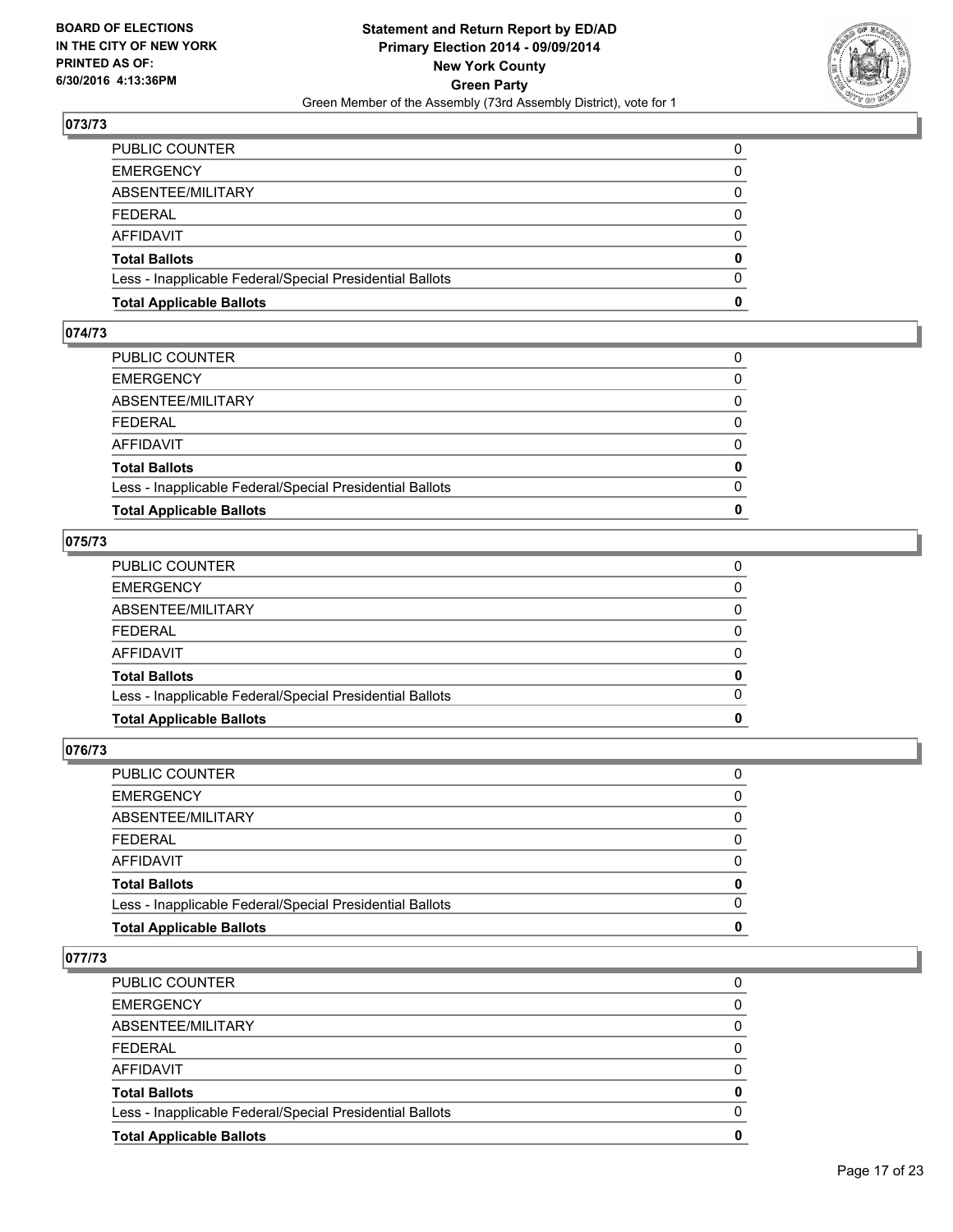

| PUBLIC COUNTER                                           | 0        |
|----------------------------------------------------------|----------|
| EMERGENCY                                                | 0        |
| ABSENTEE/MILITARY                                        | $\Omega$ |
| FEDERAL                                                  | $\Omega$ |
| AFFIDAVIT                                                | $\Omega$ |
| Total Ballots                                            | 0        |
| Less - Inapplicable Federal/Special Presidential Ballots | $\Omega$ |
| <b>Total Applicable Ballots</b>                          | 0        |

#### **079/73**

| PUBLIC COUNTER                                           | 0        |
|----------------------------------------------------------|----------|
| <b>EMERGENCY</b>                                         | 0        |
| ABSENTEE/MILITARY                                        | 0        |
| FEDERAL                                                  | 0        |
| AFFIDAVIT                                                | $\Omega$ |
| <b>Total Ballots</b>                                     | 0        |
| Less - Inapplicable Federal/Special Presidential Ballots | $\Omega$ |
| <b>Total Applicable Ballots</b>                          | 0        |
|                                                          |          |

#### **080/73**

| <b>Total Applicable Ballots</b>                          | 0            |
|----------------------------------------------------------|--------------|
| Less - Inapplicable Federal/Special Presidential Ballots | $\Omega$     |
| Total Ballots                                            | 0            |
| AFFIDAVIT                                                | 0            |
| FEDERAL                                                  | $\mathbf{0}$ |
| ABSENTEE/MILITARY                                        | 0            |
| <b>EMERGENCY</b>                                         | $\mathbf{0}$ |
| PUBLIC COUNTER                                           | 0            |
|                                                          |              |

## **081/73**

| PUBLIC COUNTER                                           | 0            |
|----------------------------------------------------------|--------------|
| <b>EMERGENCY</b>                                         | 0            |
| ABSENTEE/MILITARY                                        | $\mathbf{0}$ |
| FEDERAL                                                  | 0            |
| AFFIDAVIT                                                | $\mathbf{0}$ |
| Total Ballots                                            | $\mathbf{0}$ |
| Less - Inapplicable Federal/Special Presidential Ballots | $\Omega$     |
| <b>Total Applicable Ballots</b>                          | 0            |
|                                                          |              |

| PUBLIC COUNTER                                           | 0 |
|----------------------------------------------------------|---|
| <b>EMERGENCY</b>                                         | 0 |
| ABSENTEE/MILITARY                                        | 0 |
| FEDERAL                                                  | 0 |
| AFFIDAVIT                                                | 0 |
| <b>Total Ballots</b>                                     | 0 |
| Less - Inapplicable Federal/Special Presidential Ballots | 0 |
| <b>Total Applicable Ballots</b>                          | 0 |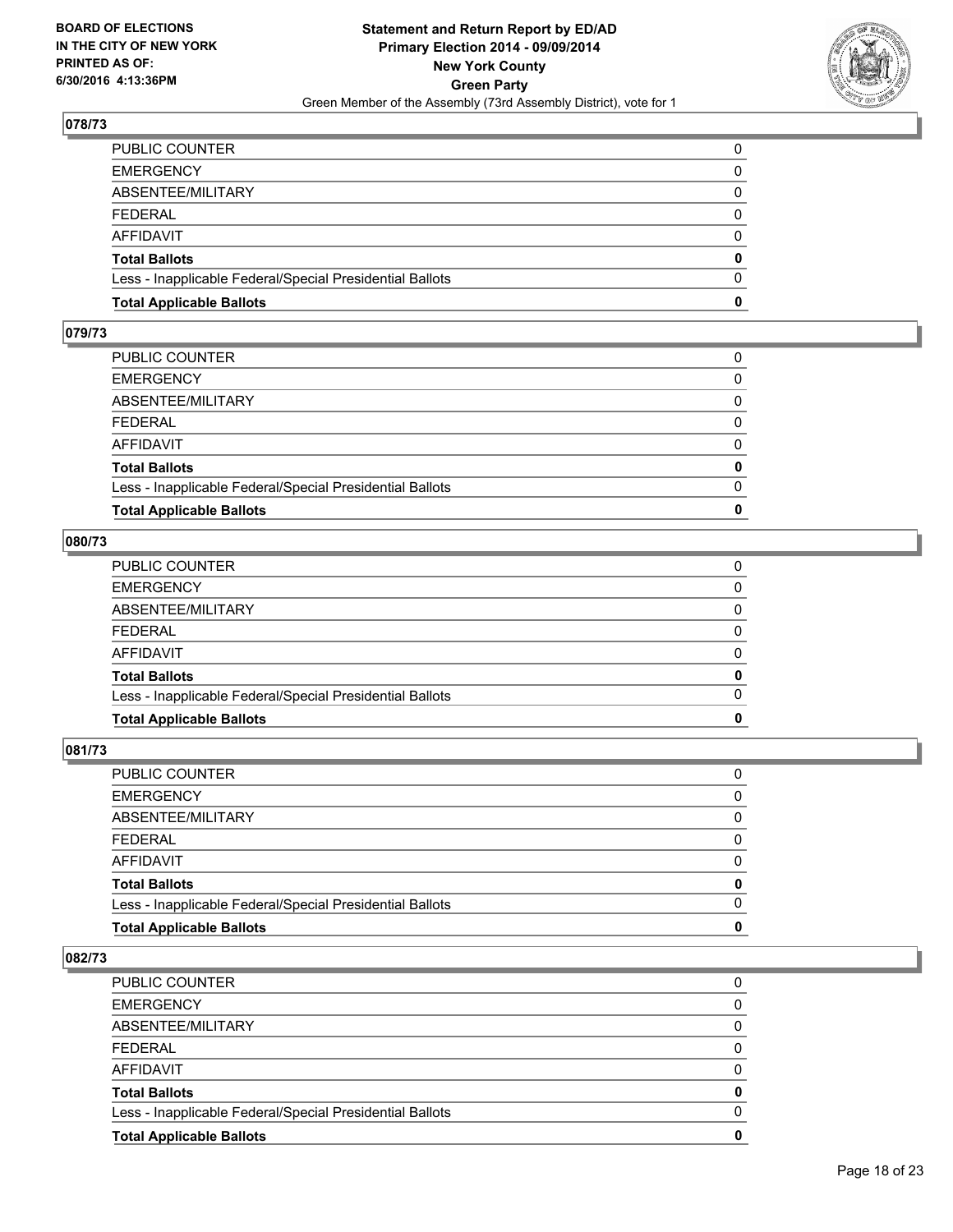

| PUBLIC COUNTER                                           | 0        |
|----------------------------------------------------------|----------|
| EMERGENCY                                                | 0        |
| ABSENTEE/MILITARY                                        | $\Omega$ |
| FEDERAL                                                  | $\Omega$ |
| AFFIDAVIT                                                | 0        |
| Total Ballots                                            | 0        |
| Less - Inapplicable Federal/Special Presidential Ballots | $\Omega$ |
| <b>Total Applicable Ballots</b>                          | 0        |
|                                                          |          |

#### **084/73**

| PUBLIC COUNTER                                           | 0 |
|----------------------------------------------------------|---|
| EMERGENCY                                                | 0 |
| ABSENTEE/MILITARY                                        | 0 |
| FEDERAL                                                  | 0 |
| AFFIDAVIT                                                |   |
| <b>Total Ballots</b>                                     |   |
| Less - Inapplicable Federal/Special Presidential Ballots | 0 |
| <b>Total Applicable Ballots</b>                          |   |
| DONAL BUTTERFIELD (WRITE-IN)                             |   |
| <b>Total Votes</b>                                       |   |

#### **085/73**

| <b>Total Applicable Ballots</b>                          |          |
|----------------------------------------------------------|----------|
| Less - Inapplicable Federal/Special Presidential Ballots | $\Omega$ |
| <b>Total Ballots</b>                                     | 0        |
| AFFIDAVIT                                                | $\Omega$ |
| FEDERAL                                                  | 0        |
| ABSENTEE/MILITARY                                        | 0        |
| EMERGENCY                                                | 0        |
| PUBLIC COUNTER                                           | 0        |

| <b>Total Applicable Ballots</b>                          |          |
|----------------------------------------------------------|----------|
| Less - Inapplicable Federal/Special Presidential Ballots | $\Omega$ |
| Total Ballots                                            | o        |
| AFFIDAVIT                                                | 0        |
| FEDERAL                                                  | 0        |
| ABSENTEE/MILITARY                                        | 0        |
| EMERGENCY                                                | 0        |
| PUBLIC COUNTER                                           | 0        |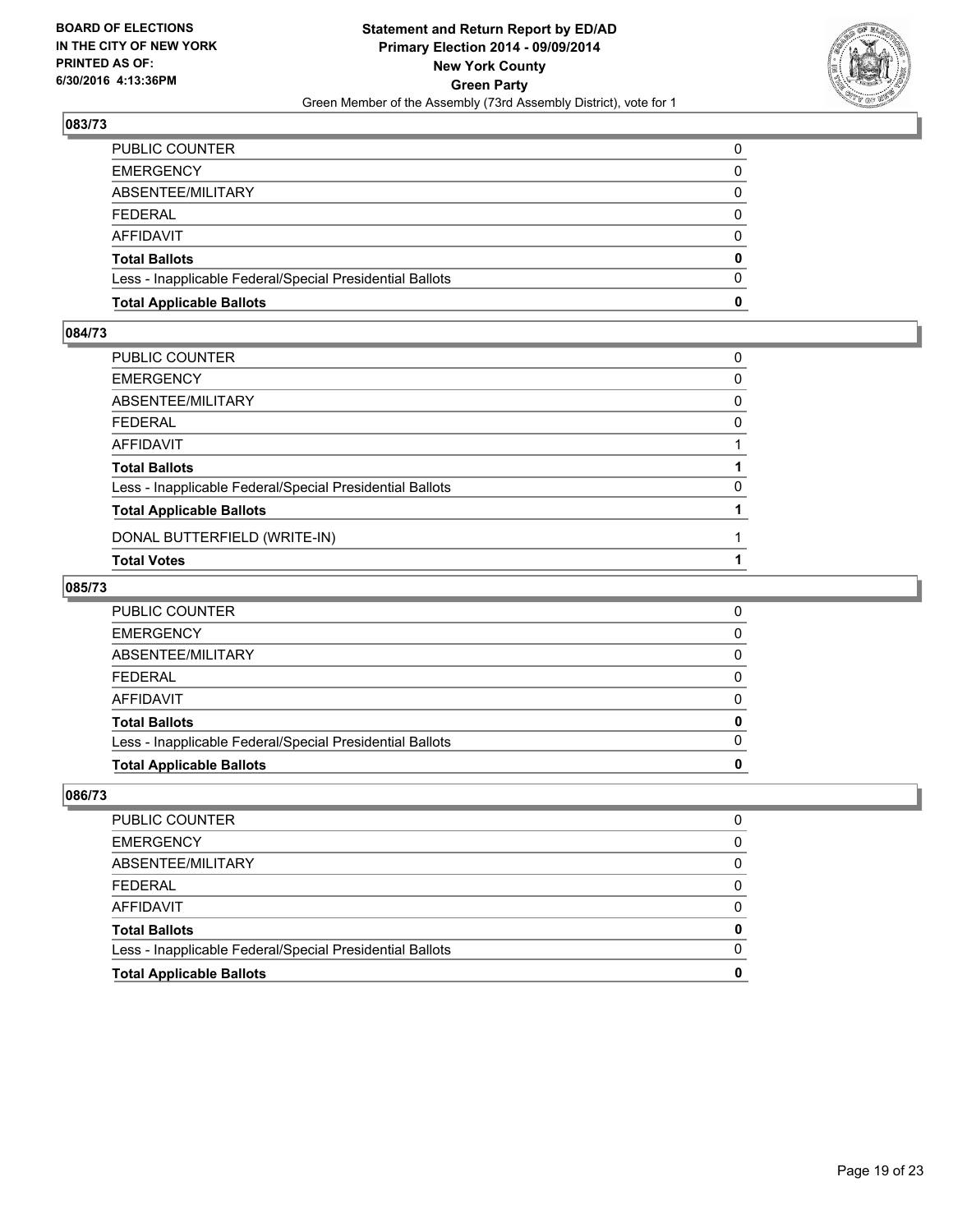

| PUBLIC COUNTER                                           | 0        |
|----------------------------------------------------------|----------|
| EMERGENCY                                                | 0        |
| ABSENTEE/MILITARY                                        | $\Omega$ |
| FEDERAL                                                  | $\Omega$ |
| AFFIDAVIT                                                | $\Omega$ |
| Total Ballots                                            | 0        |
| Less - Inapplicable Federal/Special Presidential Ballots | $\Omega$ |
| <b>Total Applicable Ballots</b>                          | 0        |

#### **088/73**

| PUBLIC COUNTER                                           | 0            |
|----------------------------------------------------------|--------------|
| <b>EMERGENCY</b>                                         | 0            |
| ABSENTEE/MILITARY                                        | $\Omega$     |
| FEDERAL                                                  | 0            |
| AFFIDAVIT                                                | $\Omega$     |
| Total Ballots                                            | $\mathbf{0}$ |
| Less - Inapplicable Federal/Special Presidential Ballots | $\Omega$     |
| <b>Total Applicable Ballots</b>                          | 0            |
|                                                          |              |

#### **089/73**

| <b>Total Applicable Ballots</b>                          | 0            |
|----------------------------------------------------------|--------------|
| Less - Inapplicable Federal/Special Presidential Ballots | $\Omega$     |
| Total Ballots                                            | 0            |
| AFFIDAVIT                                                | 0            |
| FEDERAL                                                  | $\mathbf{0}$ |
| ABSENTEE/MILITARY                                        | 0            |
| <b>EMERGENCY</b>                                         | $\mathbf{0}$ |
| PUBLIC COUNTER                                           | 0            |
|                                                          |              |

#### **090/73**

| PUBLIC COUNTER                                           | 0            |
|----------------------------------------------------------|--------------|
| <b>EMERGENCY</b>                                         | 0            |
| ABSENTEE/MILITARY                                        | $\mathbf{0}$ |
| FEDERAL                                                  | 0            |
| AFFIDAVIT                                                | $\mathbf{0}$ |
| Total Ballots                                            | $\mathbf{0}$ |
| Less - Inapplicable Federal/Special Presidential Ballots | $\Omega$     |
| <b>Total Applicable Ballots</b>                          | 0            |
|                                                          |              |

| PUBLIC COUNTER                                           | 0 |
|----------------------------------------------------------|---|
| <b>EMERGENCY</b>                                         | 0 |
| ABSENTEE/MILITARY                                        | 0 |
| FEDERAL                                                  | 0 |
| AFFIDAVIT                                                | 0 |
| <b>Total Ballots</b>                                     | 0 |
| Less - Inapplicable Federal/Special Presidential Ballots | 0 |
| <b>Total Applicable Ballots</b>                          | 0 |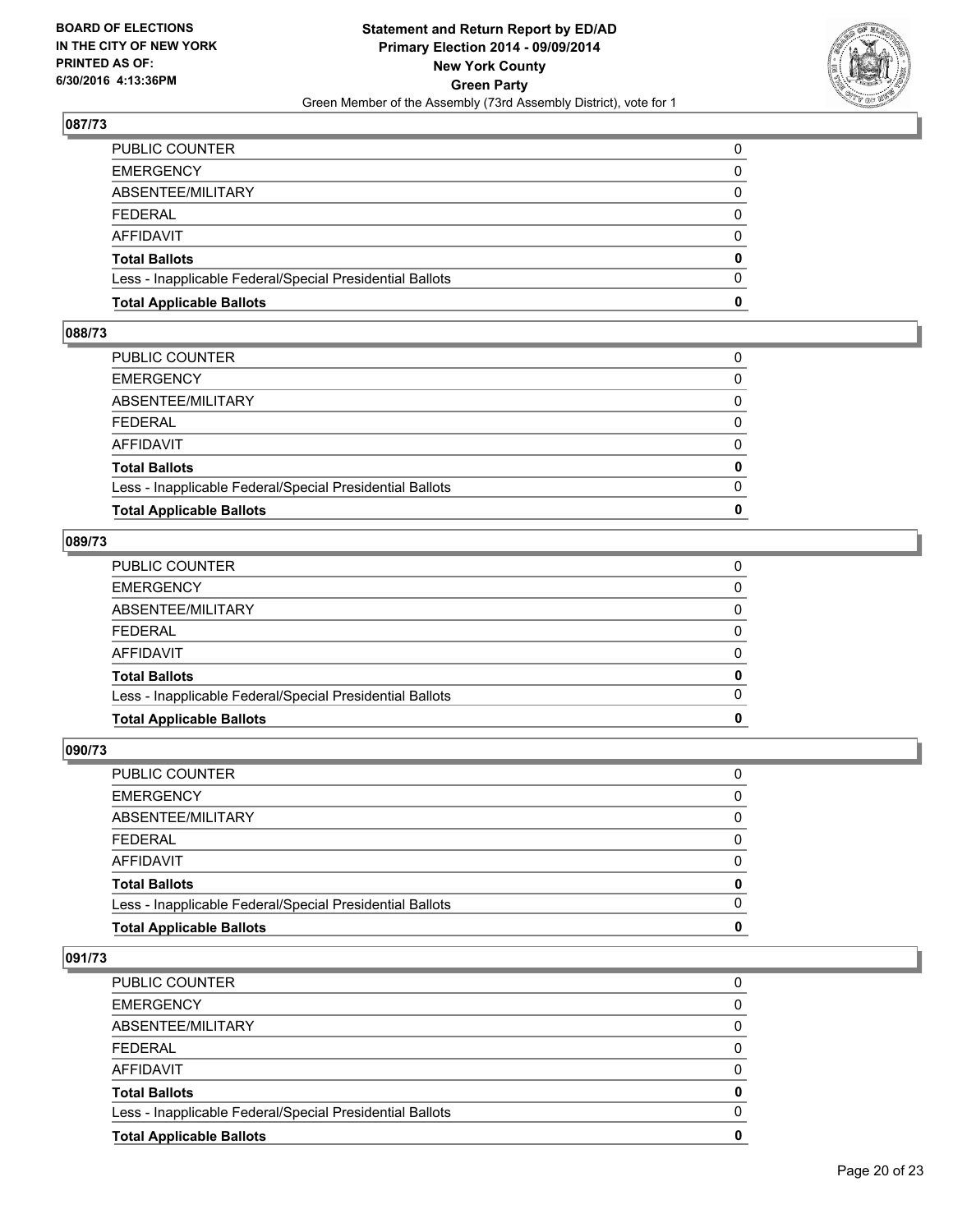

| PUBLIC COUNTER                                           | 0        |
|----------------------------------------------------------|----------|
| EMERGENCY                                                | 0        |
| ABSENTEE/MILITARY                                        | $\Omega$ |
| FEDERAL                                                  | $\Omega$ |
| AFFIDAVIT                                                | 0        |
| Total Ballots                                            | 0        |
| Less - Inapplicable Federal/Special Presidential Ballots | $\Omega$ |
| <b>Total Applicable Ballots</b>                          | 0        |
|                                                          |          |

#### **093/73**

| PUBLIC COUNTER                                           | 0            |
|----------------------------------------------------------|--------------|
| <b>EMERGENCY</b>                                         | 0            |
| ABSENTEE/MILITARY                                        | 0            |
| FEDERAL                                                  | $\Omega$     |
| AFFIDAVIT                                                | $\Omega$     |
| Total Ballots                                            | $\mathbf{0}$ |
| Less - Inapplicable Federal/Special Presidential Ballots | $\Omega$     |
| <b>Total Applicable Ballots</b>                          | O            |
|                                                          |              |

#### **094/73**

| PUBLIC COUNTER                                           |          |
|----------------------------------------------------------|----------|
| EMERGENCY                                                | 0        |
| ABSENTEE/MILITARY                                        | 0        |
| FEDERAL                                                  | 0        |
| AFFIDAVIT                                                | $\Omega$ |
| <b>Total Ballots</b>                                     |          |
| Less - Inapplicable Federal/Special Presidential Ballots | 0        |
| <b>Total Applicable Ballots</b>                          |          |
| DONAL BUTTERFIELD (WRITE-IN)                             |          |
| Total Votes                                              |          |

| <b>Total Applicable Ballots</b>                          |          |
|----------------------------------------------------------|----------|
| Less - Inapplicable Federal/Special Presidential Ballots | $\Omega$ |
| Total Ballots                                            | 0        |
| AFFIDAVIT                                                | 0        |
| FEDERAL                                                  | 0        |
| ABSENTEE/MILITARY                                        | 0        |
| <b>EMERGENCY</b>                                         | 0        |
| PUBLIC COUNTER                                           | 0        |
|                                                          |          |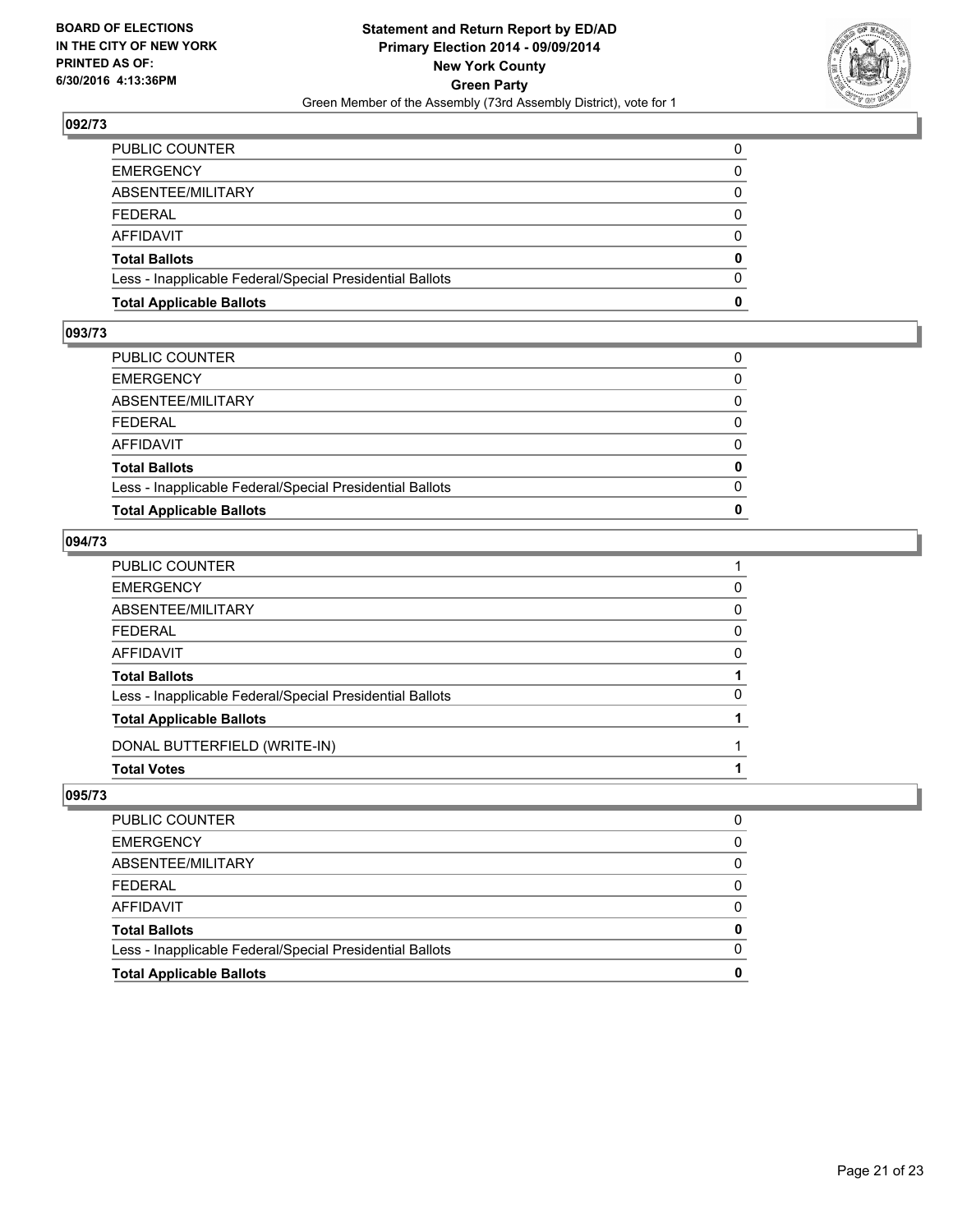

| <b>Total Applicable Ballots</b>                          | 0        |
|----------------------------------------------------------|----------|
| Less - Inapplicable Federal/Special Presidential Ballots | $\Omega$ |
| <b>Total Ballots</b>                                     | 0        |
| <b>AFFIDAVIT</b>                                         | 0        |
| FEDERAL                                                  | $\Omega$ |
| ABSENTEE/MILITARY                                        | 0        |
| <b>EMERGENCY</b>                                         | 0        |
| PUBLIC COUNTER                                           | 0        |

| <b>Total Applicable Ballots</b>                          | 0        |
|----------------------------------------------------------|----------|
| Less - Inapplicable Federal/Special Presidential Ballots | $\Omega$ |
| <b>Total Ballots</b>                                     | 0        |
| <b>AFFIDAVIT</b>                                         | $\Omega$ |
| <b>FEDERAL</b>                                           | 0        |
| ABSENTEE/MILITARY                                        | 0        |
| <b>EMERGENCY</b>                                         | $\Omega$ |
| PUBLIC COUNTER                                           | 0        |
|                                                          |          |